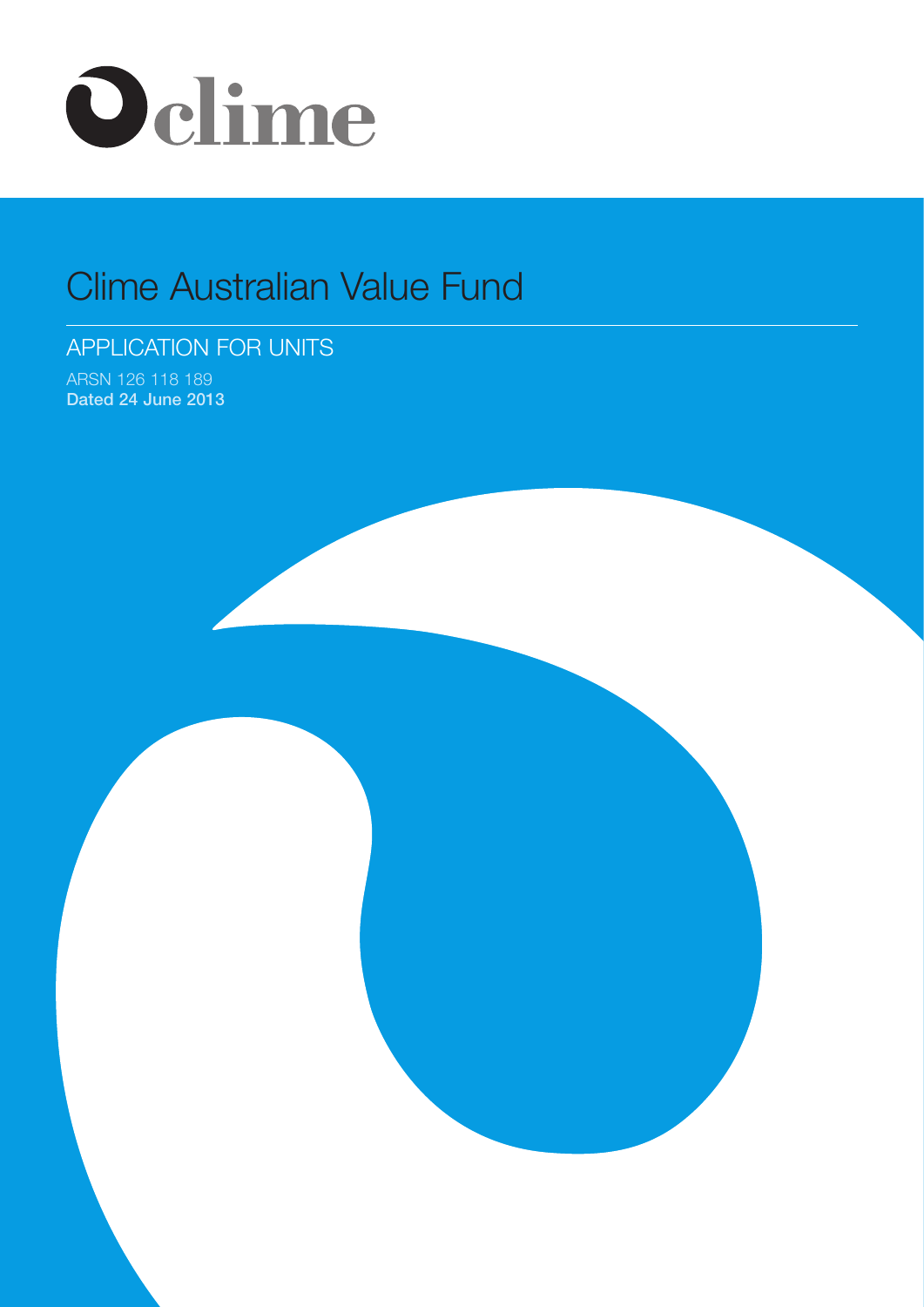# **How to Complete the Application Form**

This is an Application Form for units in the Clime Australian Value Fund ARSN 126 118 189 (CAVF) issued by Select Asset Management Limited (ABN 94 101 103 011, AFSL No. 223271) (Select) offered under the product disclosure statement for the Clime Australian Value Fund dated 24 June 2013 (the PDS). This Application Form must not be distributed unless in or accompanied by, the PDS. The PDS (which incorporates the Additional Information Booklet) contains important information about investing in the Fund. It is important you read in full the PDS and declarations in this Application Form before applying. You may request a free printed copy of the PDS, the Additional Information Booklet and the Application Form by calling Clime on 1300 788 568, or Select on 02 8252 2200 during business hours. A person who gives another person access to the Application Form must at the same time and by the same means give the other person access to the PDS.

# **Procedure**

- 1. Complete the information required in the Application Form on pages I IX. Please read General Instructions commencing on this page.
- 2. Identification and verification documents are required under Australia's Anti-Money Laundering and Counter Terrorism Financing (AML/CTF) regulations. To identify the documents you need to provide, see "Anti-Money Laundering and Counter-Terrorism Financing Instructions" on page 4.
- 3. The Application Form, your payment as set out in Section D of the Application Form and certified copies of the documents required to verify your identity should be sent to:

 FundBPO Pty Limited GPO Box 4968 Sydney NS W 2001

If you need assistance in completing the form, please contact Clime Asset Management on 1300 788 568.

## **General Instructions**

- Please use CAPITAL LETTERS and a black ball point pen when completing the forms.
- For joint investors we require the usual residential address of each investor. You may only elect one postal address for all notices and correspondence.
- Your usual residential address cannot be your financial adviser's address or a post office box.
- Company applications should include a contact name and ACN, ABN, or ARBN as applicable.
- For company applications we require the full address of the registered office, plus principal place of business.
- Individual applicants should be 18 years of age or over.
- You can invest on a minor's behalf by putting their name in the account designation box. The unitholder will not, however, be the minor.
- If you have an existing account and would like to add to the account, please note your existing account number.

## **Tax File Number (TFN)**

You are not obliged to provide your TFN, ABN or claim an exemption. However, if you do not do so we are required to deduct tax from distributions of income made to you at the highest marginal rate, plus Medicare Levy (if you are an Australian resident). Tax File Numbers for minors will not be accepted.

## **Application Instructions**

The minimum application for Retail Units in the Fund is \$10,000 and Wholesale Units is \$500,000. Please cross your cheque "not negotiable" and make it payable to "Clime Australian Value Fund - Application A/C". The cheque must be payable in Australian dollars. Cash is not accepted. If payment is made by EFT, the application money should be sent to the bank account as provided in Section D of the Application Form.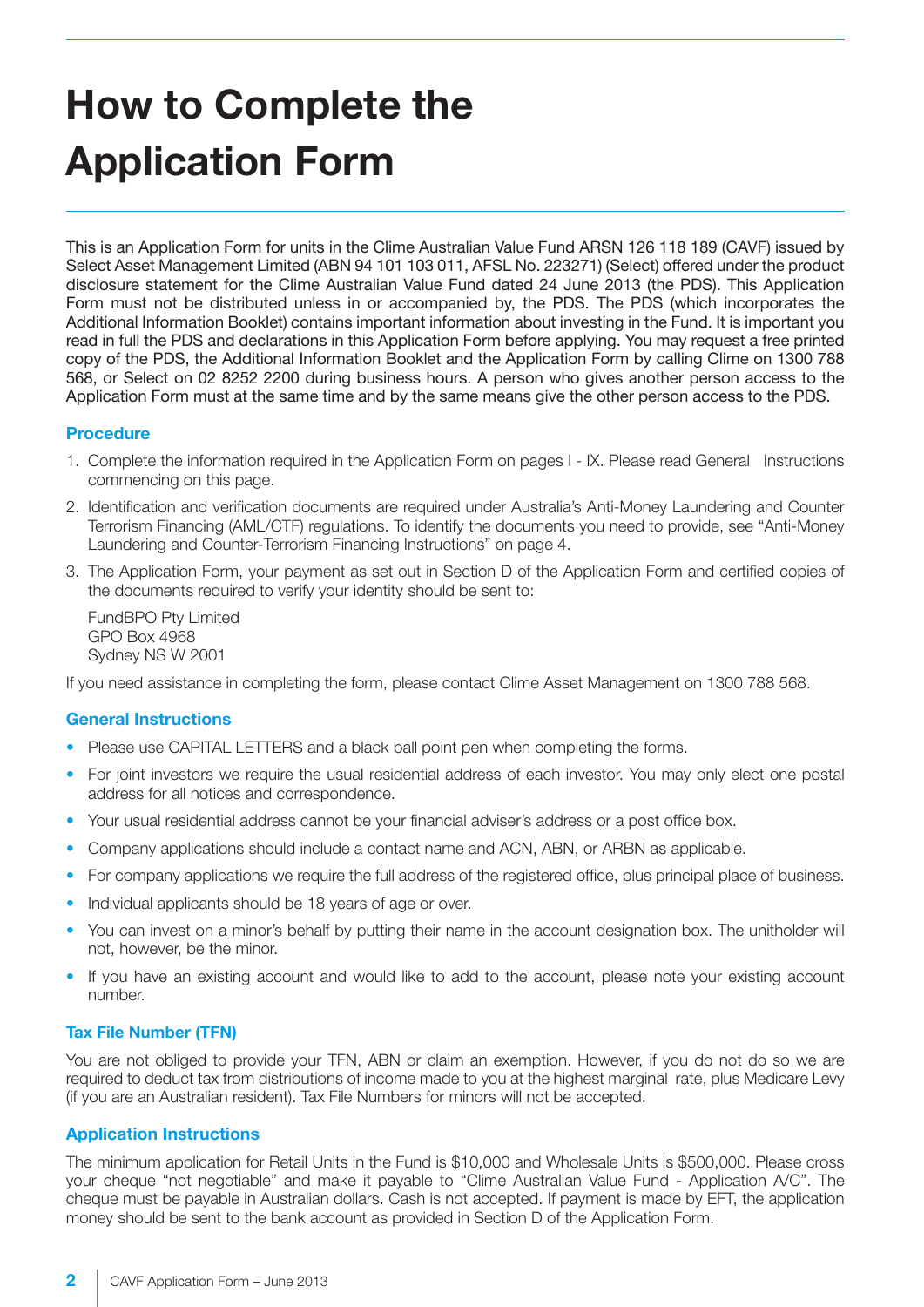# **Account Operation Instructions**

Please indicate how you wish your account to be operated. In the case of joint accounts, you may request joint signatures or allow either signatory to sign. For a company or trustee, please indicate your operation instructions by ticking the appropriate box. See Section G of the Application Form.

## **Examples of Correct Names & Account Designations**

| <b>TYPE OF INVESTOR</b>                                                                   | <b>CORRECT NAMES</b>                                                                                              | <b>INCORRECT NAMES</b>                 | <b>SIGNATURE(S) REQUIRED</b>                                                                        |
|-------------------------------------------------------------------------------------------|-------------------------------------------------------------------------------------------------------------------|----------------------------------------|-----------------------------------------------------------------------------------------------------|
| <b>Individual / Joint Investors</b>                                                       |                                                                                                                   |                                        |                                                                                                     |
| Use full name of each<br>applicant<br>Company                                             | Alex John Barden<br>Laura Sue Barden                                                                              | Alex J Barden<br>Laura S Barden        | Each Applicant                                                                                      |
| Use full company title                                                                    | Portal Pty Ltd                                                                                                    | Portal P/L<br>Portal Co<br>Portal Inc. | Two directors; or<br>Director & Secretary; or<br>if there is only one director,<br>by that director |
| <b>Trusts / Minors</b>                                                                    |                                                                                                                   |                                        |                                                                                                     |
| Use trustee(s)/individual(s)<br>name(s)<br>Use trust/minor name as<br>designation         | Name:<br>Paul Ryan Prunty<br>A/C Designation:<br><prunty family="" trust=""><br/><joel prunty=""></joel></prunty> | Name:<br>Paul Prunty Family Trust      | Each Trustee<br>If trustee is a company, see<br>above                                               |
| <b>Superannuation Fund</b>                                                                |                                                                                                                   |                                        |                                                                                                     |
| Use trustee(s)/individual(s)<br>name(s)<br>Use superannuation fund<br>name as designation | Name:<br>Amy Rachel Wood<br>A/C Designation:<br><amy fund="" super="" wood=""></amy>                              | Name:<br>AR Wood Super Fund            | Each Trustee<br>If trustee is a company, see<br>above                                               |

## **Distributions & Redemptions**

Distributions will be reinvested unless you elect to have them paid into your bank account specified in Section F. Please ensure that you complete all details of the institution in full. We will also use these bank account details to pay your redemption proceeds.

## **Request for Information**

The annual report for the Fund (including audited Fund accounts) will be published on Clime's website (**www.clime. com.au/products/managed-fund/**). It can also be sent to you, free of charge, by email (PDF file attachment) or by post (printed copy).

Select encourages you to elect in the application form (Section H) to receive a copy by email or view on the website, as this saves on paper and expenses for the Fund and has environmental benefits. Your election can be changed at any time by contacting the Administrator, FundBPO.

## **Signatures**

Please ensure you have signed in Section K of the Application Form. You should ensure that you have read the attached Product Disclosure Statement (which incorporates the Additional Information Booklet) in full before signing the application. Joint applications must be signed by all persons.

If the application is being signed under Power of Attorney please enclose a certified copy of the Power of Attorney and appropriate photo identification of the attorney.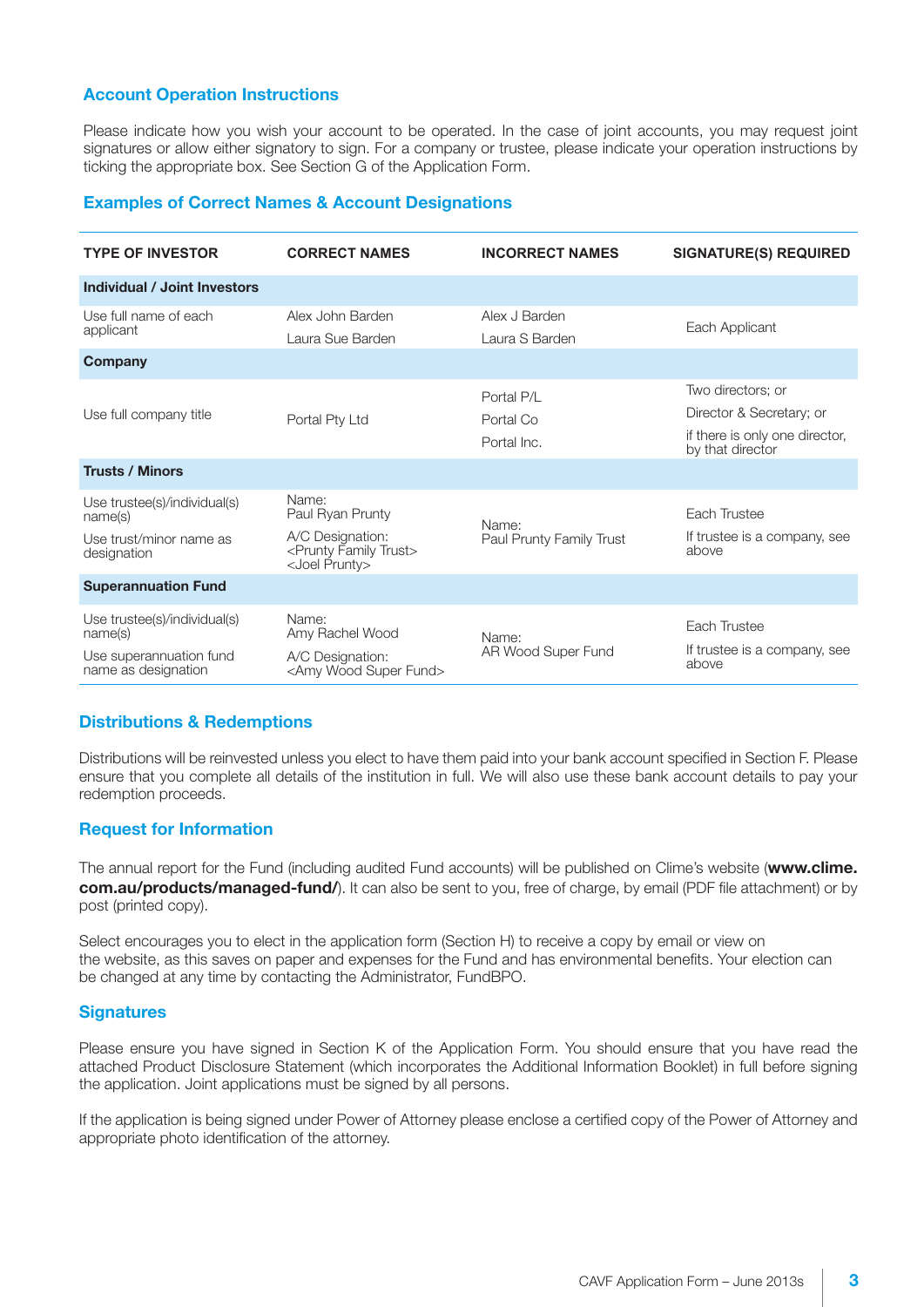# **Lodging the Application Form**

Please mail the completed Application Form, along with your payment and documents that verify your identity to:

FundBPO Pty Limited GPO Box 4968 Sydney NSW 2001

Please ensure payment is made in full.

Please note that units in the Fund will only be issued on receipt of a properly completed Application Form, issued together with the Product Disclosure Statement (which incorporates the Additional Information Booklet) dated 24 June 2013, identification documents and cleared funds.

If you have any queries please call your financial adviser or contact Clime on:

PO Box Q1286, Queen Victoria Building NSW 1230

- **P** 1300 788 568
- **F** +61 (0)2 8917 2155
- **E** info@clime.com.au
- **W** www.clime.com.au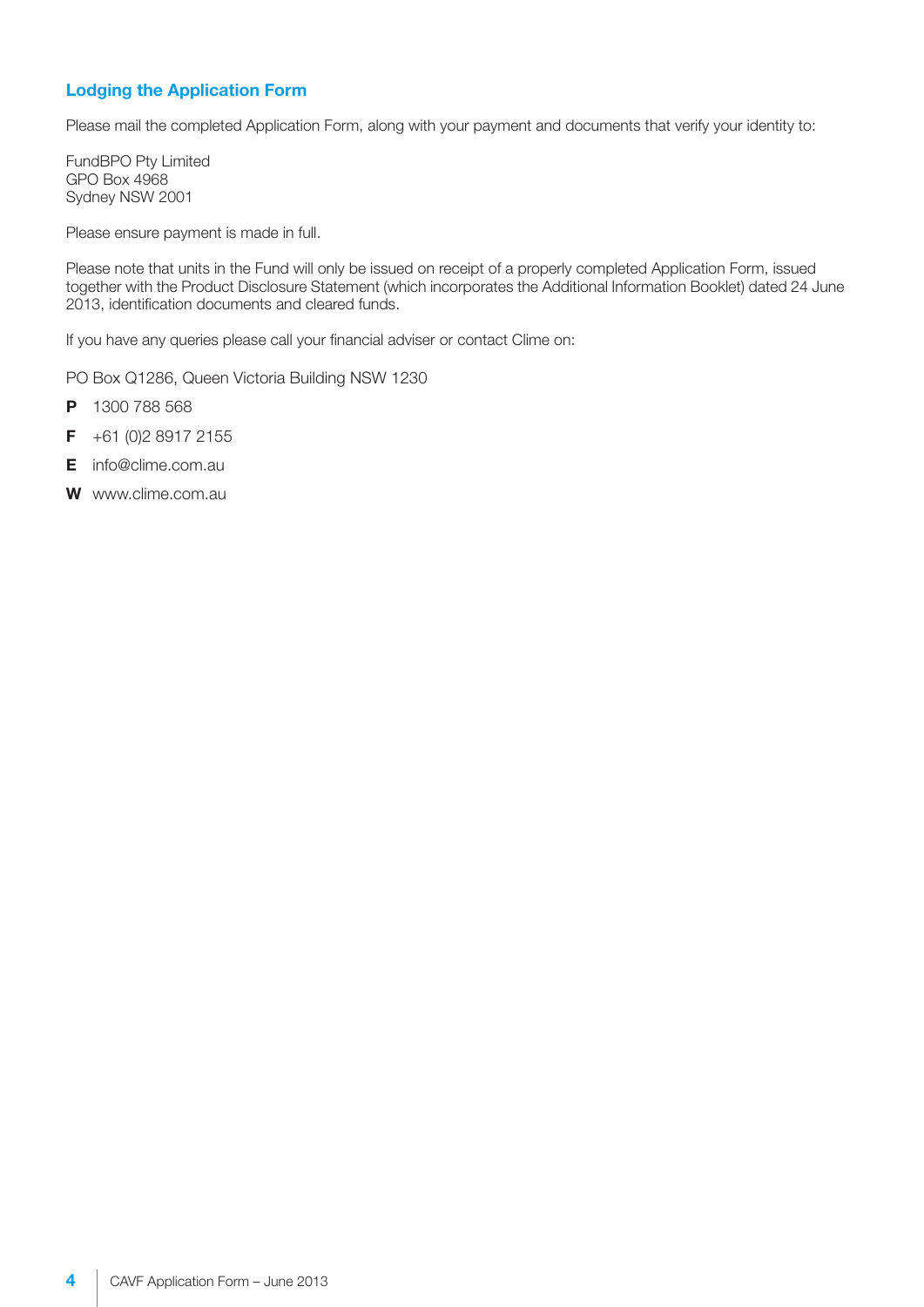# **Anti-Money Laundering & Counter-Terrorism Financing Instructions**

# **Identification Requirements**

Under Australian Anti-Money Laundering and Counter Terrorism Financing (AML/CTF) Legislation, certain due diligence must be conducted on any prospective investor before units in the Fund may be issued to that investor. The due diligence includes verifying a prospective investor's identity. Applications that do not provide the required information cannot be processed. AML/CTF compliance will also include ongoing customer due diligence which may require the Responsible Entity (Select) to collect further information.

# **Requirements for Individuals / Sole Traders**

If you are an individual investor or sole trader, you will need to give us certified copies of one document from column [1] OR one document from each of column [2] AND [3]:

Please note that for Trusts, Partnerships, Associations and Co-Operative Applicants, if you are required to complete the individual section of the application then you must also provide the documents required for an individual applicant.

| Column [1]<br><b>Primary Photographic</b>                                                                                                                                                                                                                                                       | Do not send originals; certified copies only<br><b>OR</b><br>Column [2]<br>Primary Non - Photographic                                                                                                                                                                                                                                                                                                                                                   | <b>AND</b><br>Column [3]<br>Secondary Identification                                                                                                                                                                                                                                                           |
|-------------------------------------------------------------------------------------------------------------------------------------------------------------------------------------------------------------------------------------------------------------------------------------------------|---------------------------------------------------------------------------------------------------------------------------------------------------------------------------------------------------------------------------------------------------------------------------------------------------------------------------------------------------------------------------------------------------------------------------------------------------------|----------------------------------------------------------------------------------------------------------------------------------------------------------------------------------------------------------------------------------------------------------------------------------------------------------------|
| <b>Australian Drivers Licences</b><br>Valid Australian Passport#<br>State or Territory Proof of Age Card<br>Foreign Passport*<br>National ID Card issued by a<br>foreign government containing a<br>photograph and signature*<br>Foreign Driver's Licence with<br>photograoh and date of birth* | <b>Birth Certificate</b><br>Commonwealth Citizenship<br>Certificate<br><b>Pension Card</b><br>Health Care Card issued by<br>Centrelink<br>Foreign Citizenship Certifcate or<br>Birth Certificate*                                                                                                                                                                                                                                                       | Commonwealth, State and Territory<br>financial benefits notive (less than 12<br>months old)<br>Tax Invoice (less than 12 months old)<br>Local utilities provider notice (less than<br>3 months old)                                                                                                            |
| Judge<br>Lawyer<br><b>Notary Public</b><br>Magistrate<br>Police Officer<br>A Registrar or Deputy Registrar of<br>a court                                                                                                                                                                        | * Documents that are written in a language that is not English must be accompanied by an English translation prepared by an accredited translator.<br>WHO MAY CERTIFY YOUR DOCUMENTS AS BEING A TRUE AND CORRECT COPY OF THE ORIGINAL<br>Justice of Peace<br>Finance Company Officer*<br>Full-time employee of the bank*<br>A member of the Institute of<br>Chartered Accountants in Australia,<br>CPA or NIA membership<br><b>Medical Practitioner</b> | Full-time employee of a post office<br>Authorised representative of a holder<br>of an Australian Financial Services<br>Licence*<br>Australian Consular Officer or<br><b>Diplomatic Officer</b><br>Teacher employed on a full-time<br>basis at a school or tertiary education<br>institution.                   |
| The eligible certifier must include the following information:<br>Their full name<br><b>Address</b><br><b>Telephone Number</b><br>The date of certifying<br>Capacity in which they are eligible to certify, and                                                                                 | Pharmacist                                                                                                                                                                                                                                                                                                                                                                                                                                              | The certified copy must include the<br>statement, "I certify this is a true<br>copy of the original document".<br>For photographic documents,<br>the<br>certified copy must include<br>the<br>statement, "I certify this is a true copy<br>of the original document and the<br>photograph is a true likeness". |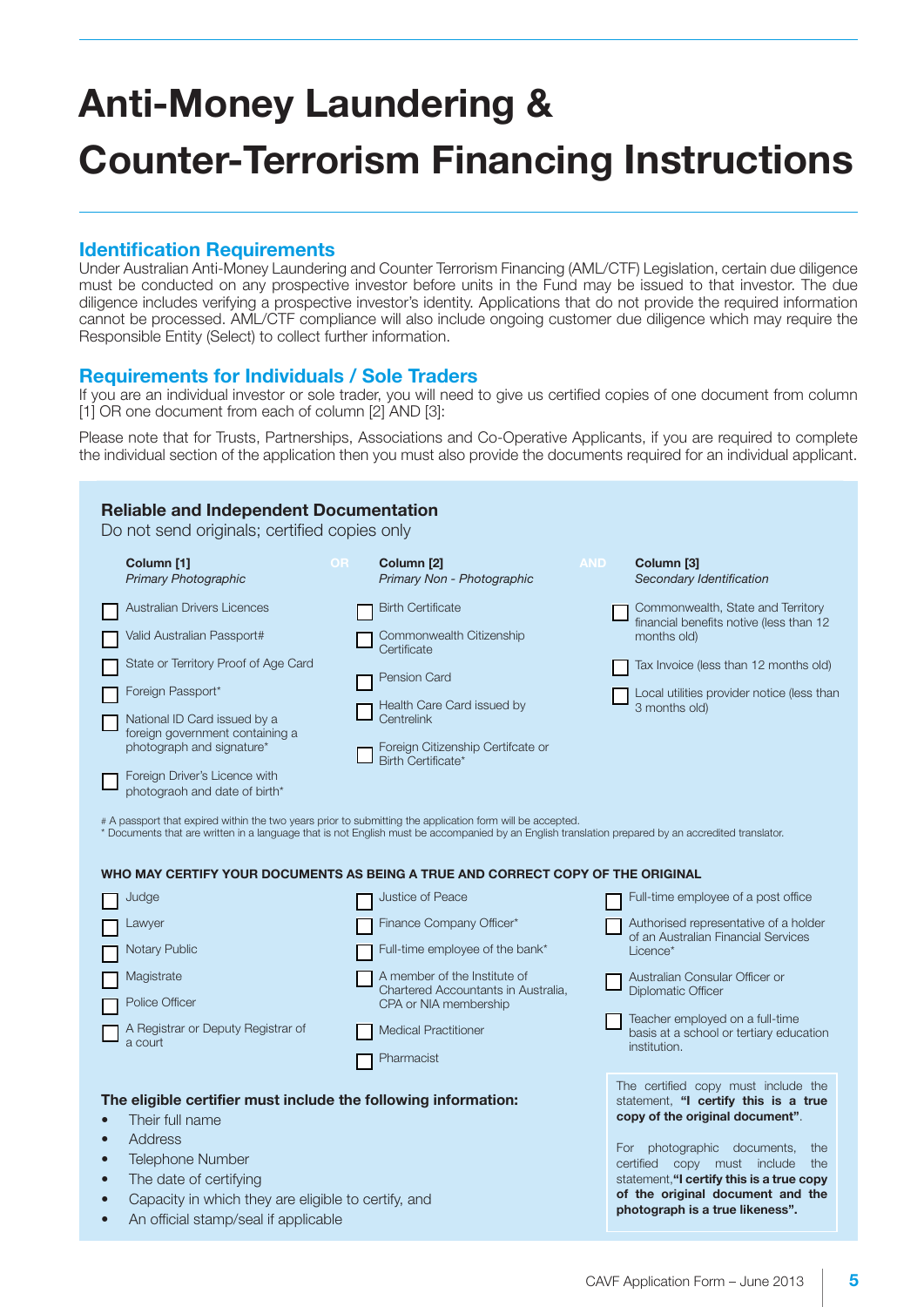# **Non - Individual Investors**

Different identification and verification requirements apply to prospective investors who are not individuals, such as companies, other bodies corporate, trusts; including superannuation trusts, partnerships, associations and registered co-operatives.

# **Australian Companies**

Any one of the following documents:

- a certified copy of the certification of registration or licence or other records of the relevant commonwealth, state or territory statutory regulator;
- a public document issued by the relevant company.

# **Trusts & Trustees**

If the trust is a:

**Registered managed investment scheme, regulated trust, superannuation fund or government superannuation fund -** a certified copy or relevant extract from the relevant regulator's website showing the full name of the trust, and that the trust is a registered scheme, regulated trust, superannuation fund or government superannuation fund.

# **Other trust type:**

- a certified copy or extract of the Trust Deed showing the name of the trust;
- a letter from a solicitor or qualified accountant that confirms the name of the trust;
- a notice issued by the ATO within the last 12 months (e.g. Notice of Assessment).

**Individual Trustee** - verification of the Trustee's full name, and either date of birth OR residential address is required by providing the identification requirements for an Individual.

**Australian Company Trustee** - a certified copy of the certification of registration.

**Australian Listed Company or majority owned subsidiary of an Australian Listed Company or a regulated company** - a certified copy of a public document issued by the relevant company.

# **Important**

Current Australian Anti-Money Laundering requirements, as well as prospective changes to legislation, may in the future impose other due diligence procedures or require the collection of further information from investors.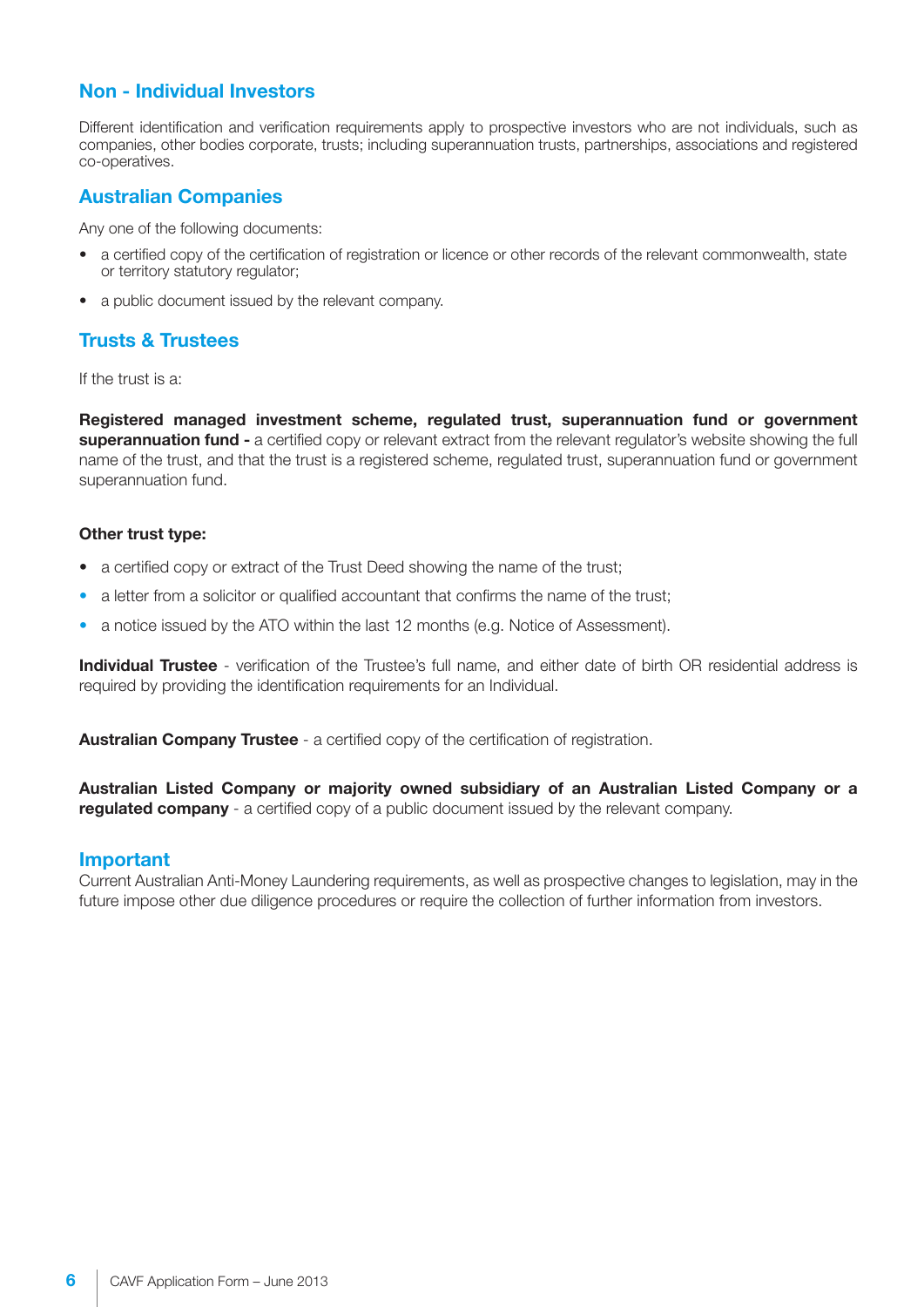# **Clime Australian Value Fund**





Units in the Clime Australian Value Fund are only issued on receipt of:

- this application form;
- verification of the applicant's identity, AND
- 

For instructions on completing this application form, see pages 1 to 5. Please use CAPITAL LETTERS and a black ballpoint pen. This is an Application Form for units in the Clime Australian Value Fund ARSN 126 118 189 issued by Select Asset Management Limited (ABN 94 101 103 011, AFSL No. 223271) (Select) offered under the product disclosure statement for the Clime Australian Value Fund dated 24 June 2013 (the PDS). This Application Form must not be distributed unless in or accompanied by, the PDS. The PDS (which incorporates the Additional Information Booklet) contains important information about investing in the Fund. It is important you read in full the PDS and declarations in this Application Form before applying. You may request a free printed copy of the PDS, the Additional Information Booklet and the Application Form by calling Clime on 1300 788 568, or Select on 02 8252 2200 during business hours. A person who gives another person access to the Application Form must at the same time and by the same means give the other person access to the PDS.

# **SECTION A – Do you have an existing investment in the Clime Australian Value Fund?**

|                                                                               | Please tick one box ONLY.                                                                                        |  |  |  |
|-------------------------------------------------------------------------------|------------------------------------------------------------------------------------------------------------------|--|--|--|
|                                                                               | Yes: My / Our Investor Number is                                                                                 |  |  |  |
| Name                                                                          |                                                                                                                  |  |  |  |
|                                                                               | <b>Phone Number</b><br><b>Go to Section D</b>                                                                    |  |  |  |
|                                                                               | No: This is a new investment (go to Section B)                                                                   |  |  |  |
|                                                                               | <b>SECTION B - Investor Details</b>                                                                              |  |  |  |
|                                                                               | What type of entity is applying? Please tick one box ONLY.                                                       |  |  |  |
|                                                                               | Individual, joint or sole trader - complete B1                                                                   |  |  |  |
|                                                                               | Partnership - complete B1 & B2                                                                                   |  |  |  |
|                                                                               | Company - complete B1 (Directors) & B2                                                                           |  |  |  |
| Trust / Super Fund with Individual/s as Trustee - complete B1 (Trustees) & B3 |                                                                                                                  |  |  |  |
|                                                                               | Trust / Super Fund with Corporate Trustee - complete B1 (Directors), B2 (Corporation) & B3 (Trust or Super Fund) |  |  |  |
|                                                                               | Other                                                                                                            |  |  |  |

*Note: In the case of Partnership, Company or Trust/Super Fund investors, if all partners, directors or trustees respectively do not sign the Application Form, a Power of Attorney or appropriate documentation showing the signatories have authority to make the investment is to be provided with the Application Form.*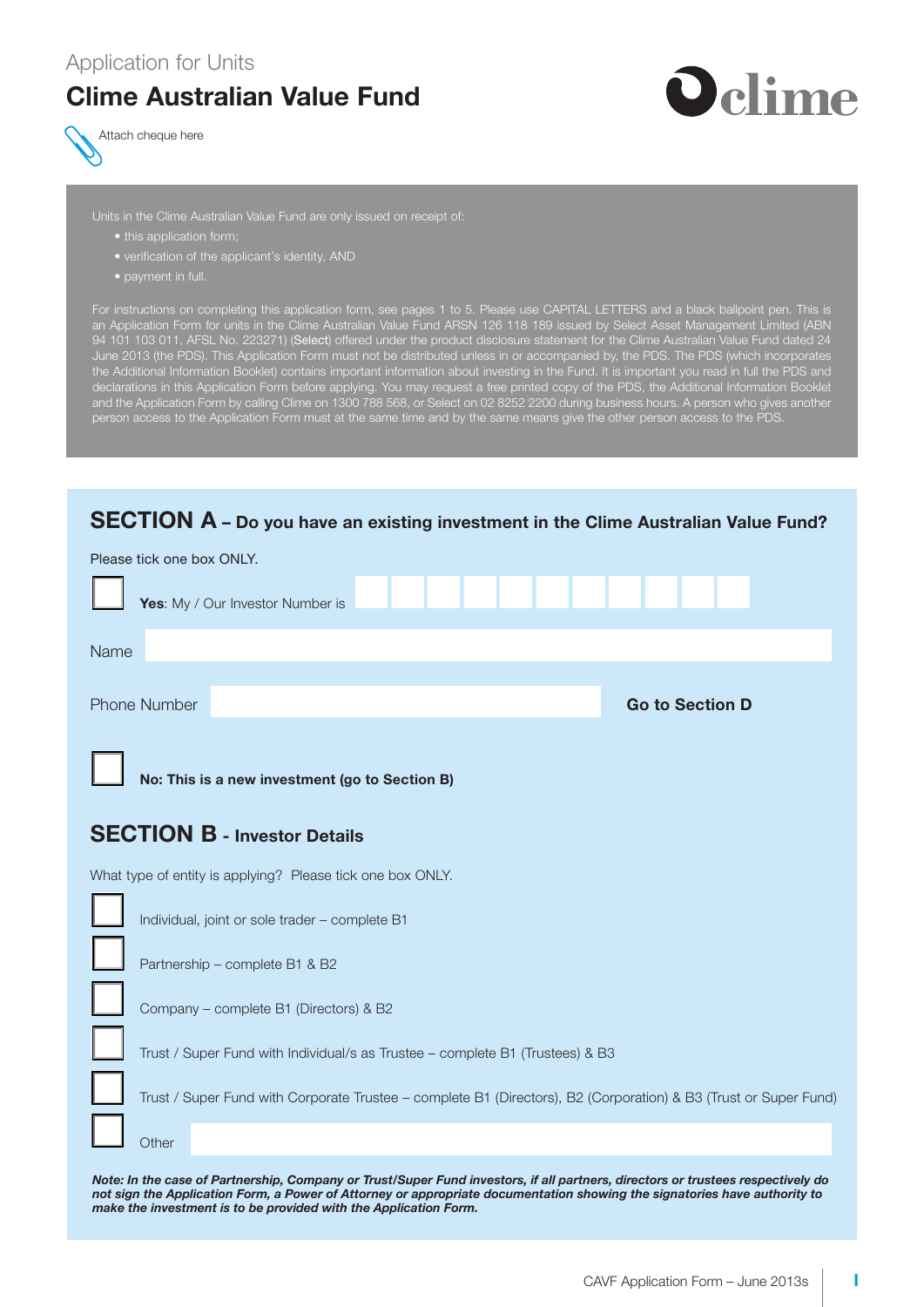# **B1 INDIVIDUAL INVESTOR DETAILS (including individuals acting as Trustee and Corporate Directors)**

| Title                                                            | Given name(s) in full                                                                  |              |                                                                                                          |  |
|------------------------------------------------------------------|----------------------------------------------------------------------------------------|--------------|----------------------------------------------------------------------------------------------------------|--|
| Surname                                                          |                                                                                        |              |                                                                                                          |  |
| Date of Birth                                                    |                                                                                        | Occupation   |                                                                                                          |  |
| Australian Tax File Number or                                    | Tax Reference Number in country of residence                                           |              |                                                                                                          |  |
| Australian Business Number (ABN) or<br>Foreign Company ID Number |                                                                                        |              |                                                                                                          |  |
| <b>Residential Address</b>                                       |                                                                                        |              |                                                                                                          |  |
| Suburb                                                           |                                                                                        | <b>State</b> | Postcode                                                                                                 |  |
| Country                                                          |                                                                                        |              |                                                                                                          |  |
|                                                                  |                                                                                        |              | Please provide certified copies of your identification documents, see page 4 (please tick when attached) |  |
|                                                                  | INVESTOR 2 (Your name MUST match exactly to the name on your identification documents) |              |                                                                                                          |  |
| Title                                                            | Given name(s) in full                                                                  |              |                                                                                                          |  |
| Surname                                                          |                                                                                        |              |                                                                                                          |  |
| Date of Birth                                                    |                                                                                        | Occupation   |                                                                                                          |  |
| Augtralian Tay Eila Number or                                    |                                                                                        |              |                                                                                                          |  |

## **INVESTOR 1 (Your name MUST match exactly to the name on your identification documents)**

| <b>Title</b>               |                                                                  | Given name(s) in full                        |              |                                                                                                          |  |
|----------------------------|------------------------------------------------------------------|----------------------------------------------|--------------|----------------------------------------------------------------------------------------------------------|--|
| Surname                    |                                                                  |                                              |              |                                                                                                          |  |
| Date of Birth              |                                                                  |                                              | Occupation   |                                                                                                          |  |
|                            | Australian Tax File Number or                                    | Tax Reference Number in country of residence |              |                                                                                                          |  |
|                            | Australian Business Number (ABN) or<br>Foreign Company ID Number |                                              |              |                                                                                                          |  |
| <b>Residential Address</b> |                                                                  |                                              |              |                                                                                                          |  |
| Suburb                     |                                                                  |                                              | <b>State</b> | Postcode                                                                                                 |  |
| Country                    |                                                                  |                                              |              |                                                                                                          |  |
|                            |                                                                  |                                              |              | Please provide certified copies of your identification documents, see page 4 (please tick when attached) |  |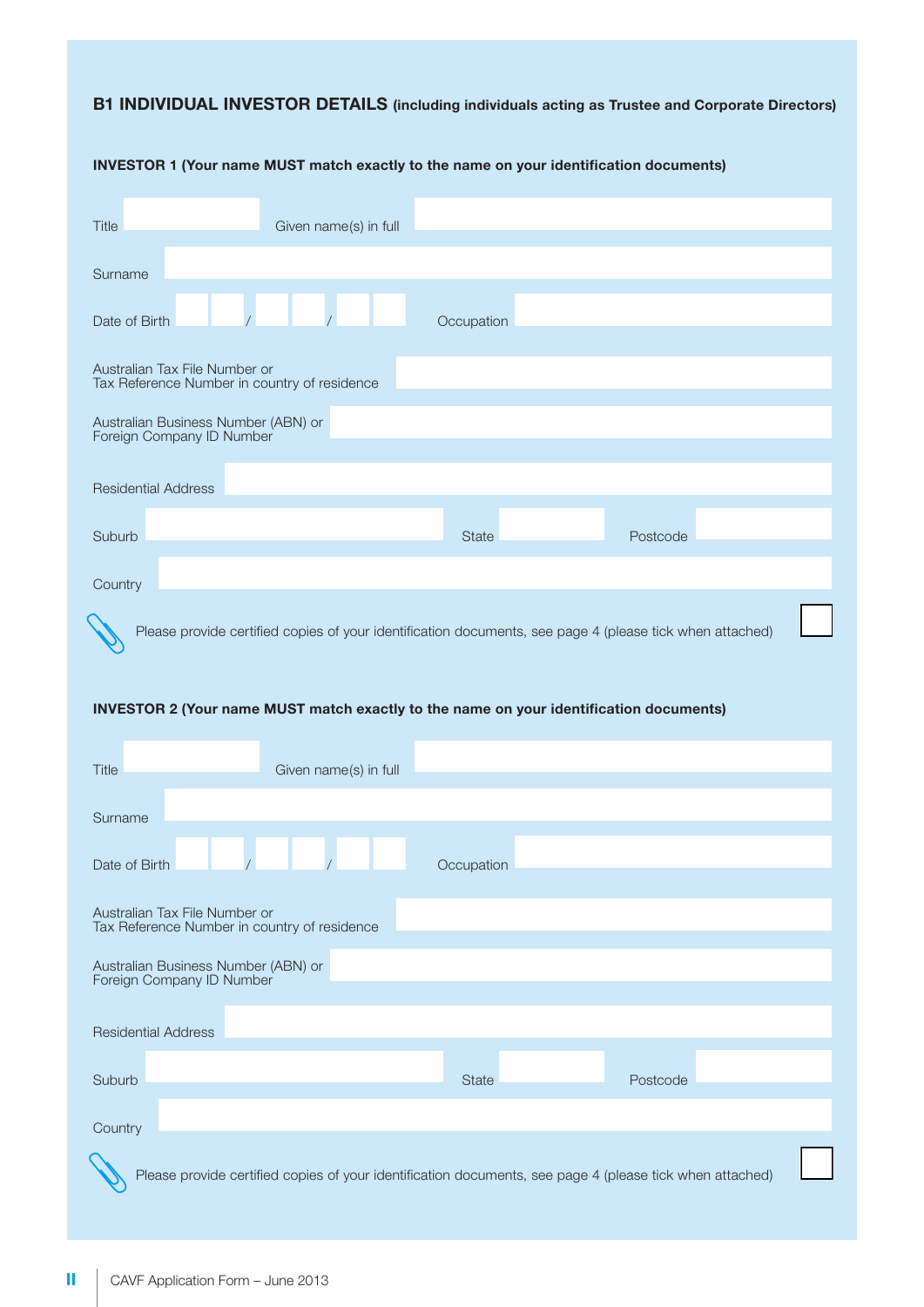# **B2 CORPORATION, CORPORATE TRUSTEES & PARTNERSHIP DETAILS**

| Name                                                                                                                               |
|------------------------------------------------------------------------------------------------------------------------------------|
| Name of Contact Person                                                                                                             |
|                                                                                                                                    |
| Registered Office Address:                                                                                                         |
| Principal Place of Business:                                                                                                       |
| Country of Registration<br>Private<br>Type of Company:<br>Public                                                                   |
| Australian Business Number (ABN) or<br>Foreign Company ID Number                                                                   |
| Australian Tax File Number or<br>Tax Reference Number in country of residence                                                      |
| For a private company                                                                                                              |
| (1) How many directors are there?                                                                                                  |
| Directors' Full Names (IN CAPITALS)                                                                                                |
| (1)                                                                                                                                |
| (2)                                                                                                                                |
| (3)                                                                                                                                |
| (4)                                                                                                                                |
| (5)                                                                                                                                |
| (6)                                                                                                                                |
| If there are more than 6 directors, please provide all their names on a separate page and include it with your<br>application form |

Tick if you have provided names and details of additional directors.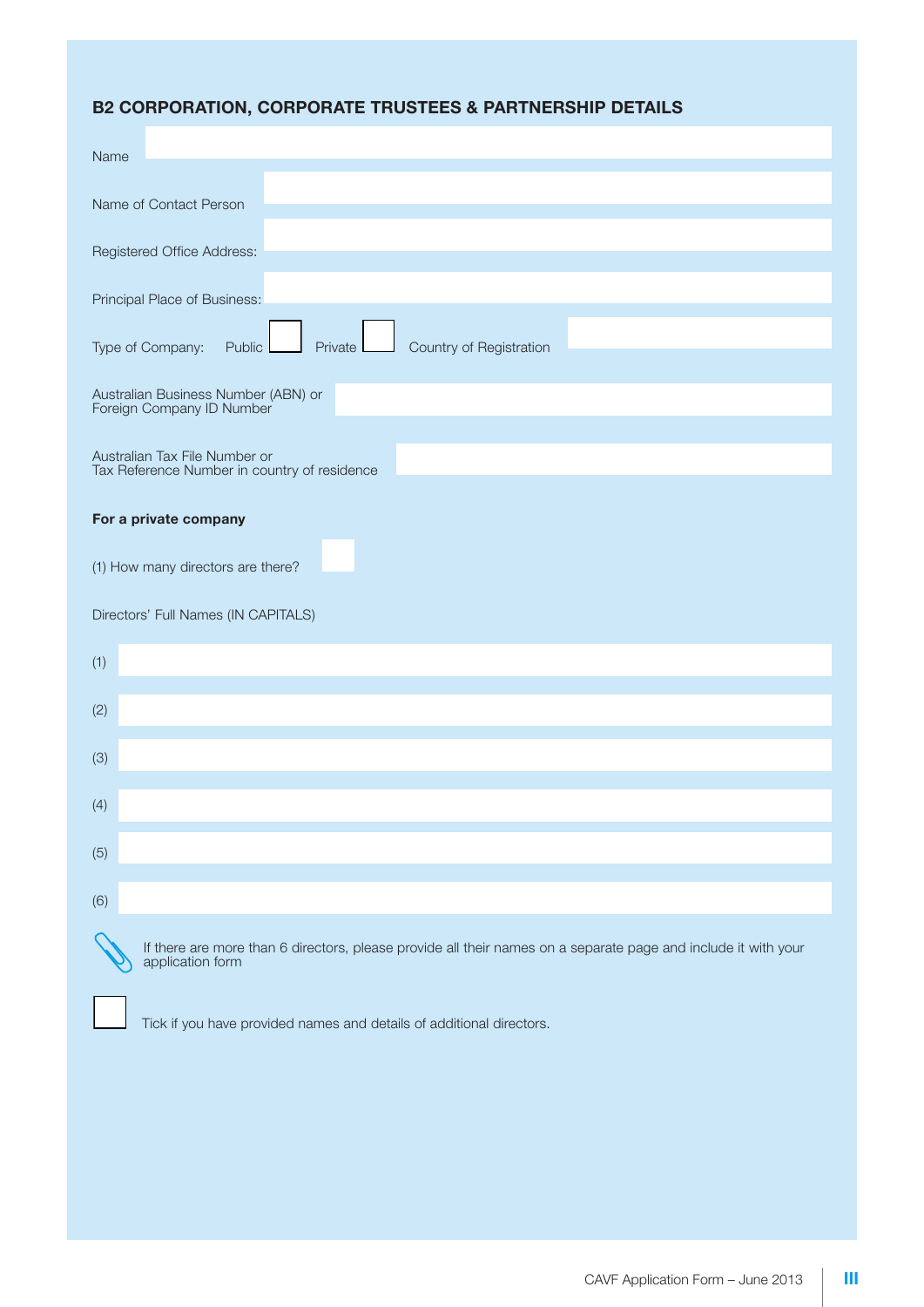**(2) Provide the following details for all individuals who beneficially own 25% or more of the company's issue capital.**

| (2) Provide the following details for all individuals who beneficially own 25% or more of the company's issue<br>capital.                                                                                                                 |
|-------------------------------------------------------------------------------------------------------------------------------------------------------------------------------------------------------------------------------------------|
| Same as Investor 1 (See B1 or B2 for details)<br>Same as Investor 2 (See B1 or B2 for details)                                                                                                                                            |
| <b>Additional Individuals</b>                                                                                                                                                                                                             |
| Name                                                                                                                                                                                                                                      |
| <b>Residential Address</b>                                                                                                                                                                                                                |
| Name                                                                                                                                                                                                                                      |
| <b>Residential Address</b>                                                                                                                                                                                                                |
| Name                                                                                                                                                                                                                                      |
| <b>Residential Address</b>                                                                                                                                                                                                                |
| <b>B3 TRUSTS or SUPER FUND DETAILS</b>                                                                                                                                                                                                    |
| Name of Trust or Fund                                                                                                                                                                                                                     |
| Country of Establishment                                                                                                                                                                                                                  |
| Australian Business Number (ABN) or<br>Foreign Company ID Number                                                                                                                                                                          |
| Australian Tax File Number or<br>Tax Reference Number in country of residence                                                                                                                                                             |
| A certified copy of the Trust Deed is attached to this application (please tick if applicable)                                                                                                                                            |
| NOTE: As the Responsible Entity only recognises the Trustee(s) as the investor and not the beneficiary, the Trustee(s)<br>details must be given above. However the Responsible Entity is also required to record the beneficiary details. |
| Same as Investor 1 (See B1 or B2 for details)<br><b>BENEFICIARY 1</b>                                                                                                                                                                     |
| Name                                                                                                                                                                                                                                      |
| <b>Residential Address</b>                                                                                                                                                                                                                |

Australian Business Number (ABN) or Foreign Company ID Number

Australian Tax File Number or Tax Reference Number in country of residence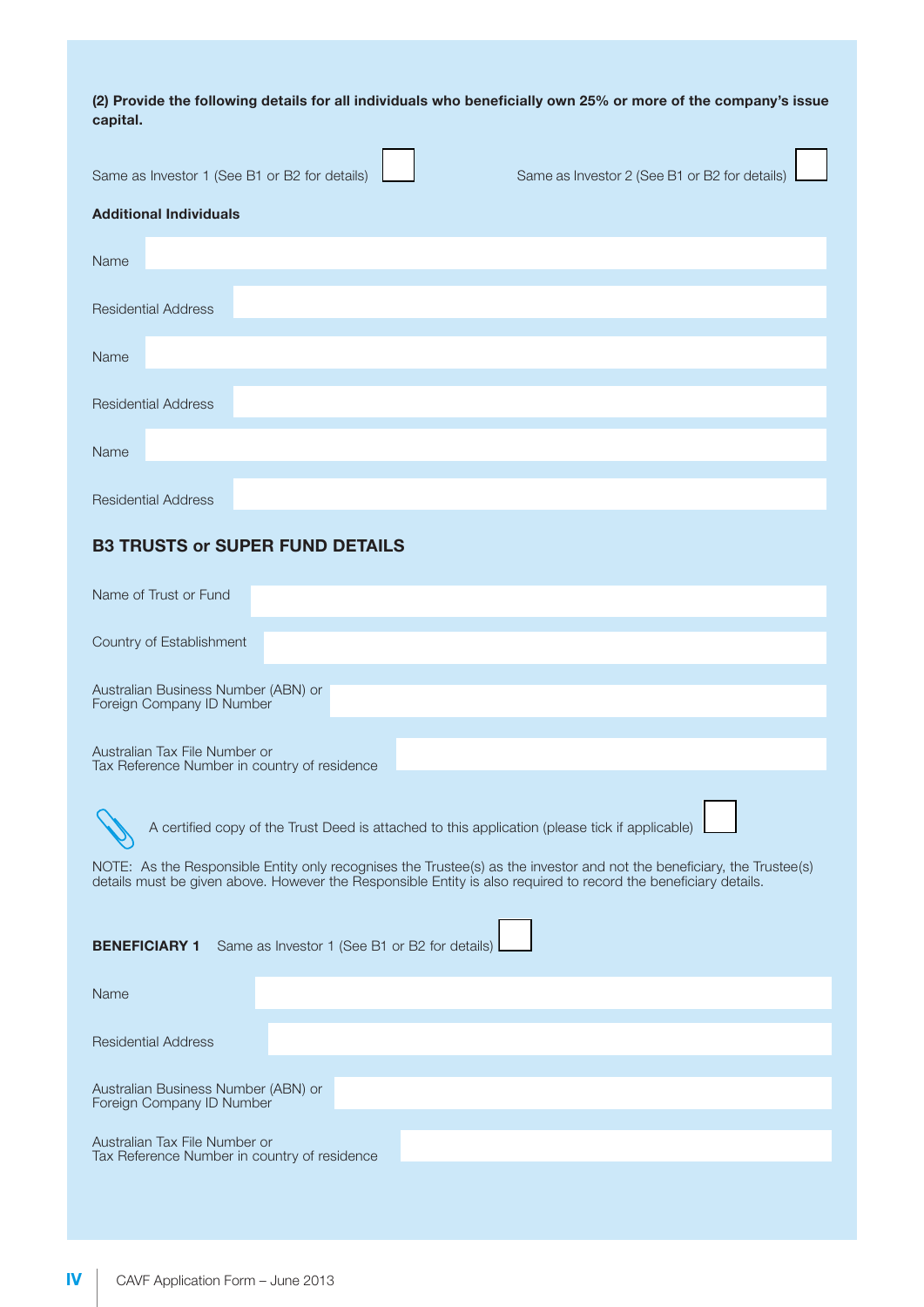| <b>BENEFICIARY 2</b> Same as Investor 2 (See B1 or B2 for details)            |
|-------------------------------------------------------------------------------|
| Name                                                                          |
| <b>Residential Address</b>                                                    |
| Australian Business Number (ABN) or<br>Foreign Company ID Number              |
| Australian Tax File Number or<br>Tax Reference Number in country of residence |

If there are more than 2 beneficiaries, please provide full details for each on a separate page and include it with your application form.

Tick if you have provided names and details of additional beneficiaries.

# **SECTION C - Account Contact Details**

Joint investors with different residential addresses must elect one postal address in this section.

| Account Designation (optional) |  |            |          |  |  |  |
|--------------------------------|--|------------|----------|--|--|--|
| Main Contact                   |  |            |          |  |  |  |
| <b>Residential Address</b>     |  |            |          |  |  |  |
| Suburb                         |  | State      | Postcode |  |  |  |
| Country                        |  |            |          |  |  |  |
| <b>Email Address</b>           |  |            |          |  |  |  |
| Home Phone                     |  | Work Phone |          |  |  |  |
| Fax                            |  | Mobile     |          |  |  |  |
|                                |  |            |          |  |  |  |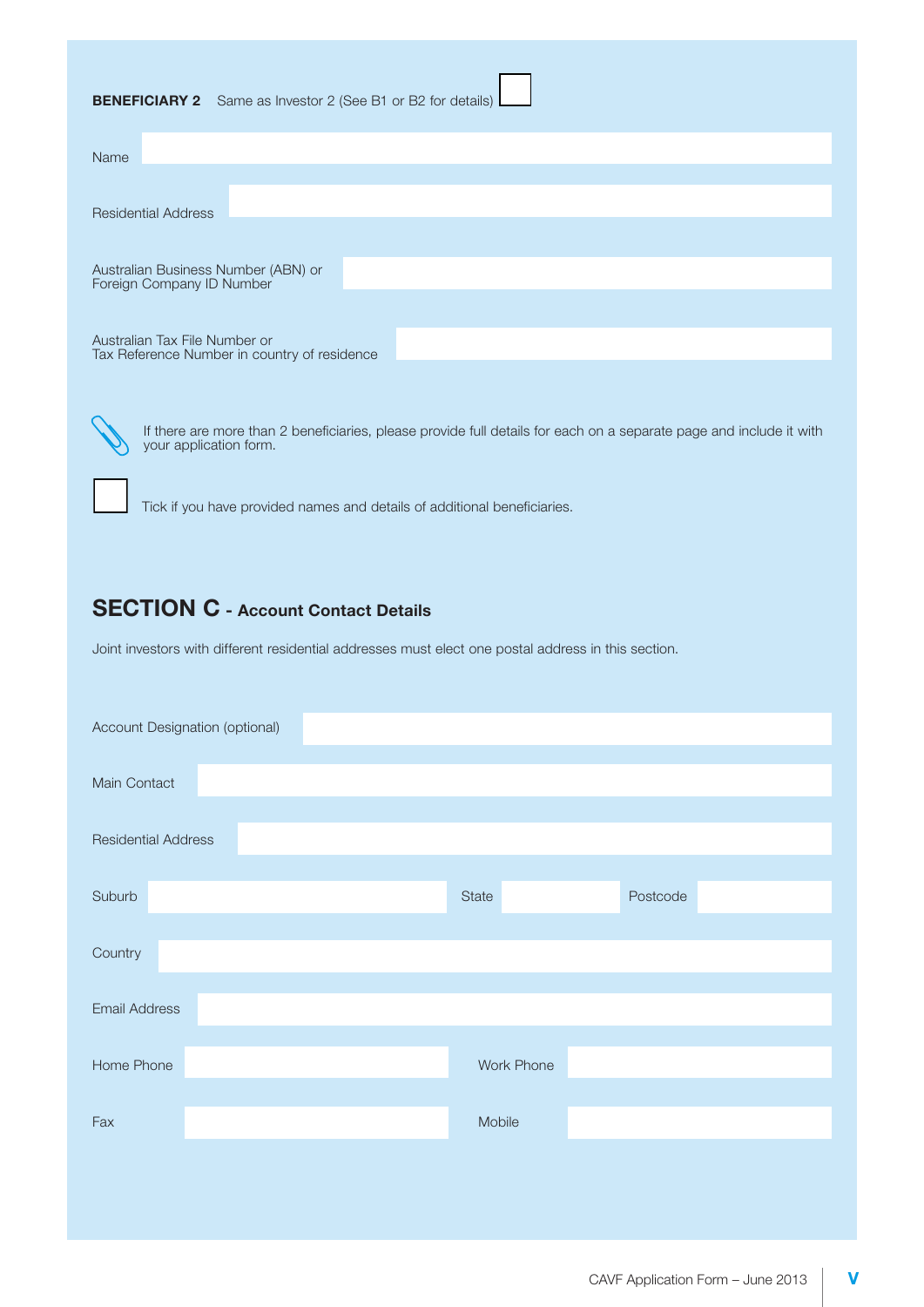# **SECTION D - Investment Details**

| I/we apply to invest           | in Clime Australian Value Fund Retail Units.    |
|--------------------------------|-------------------------------------------------|
| I/we apply to invest $\bullet$ | in Clime Australian Value Fund Wholesale Units. |

Please tick the box to advise how your payment will be made:

#### n **Cheque**

Please make cheque payable to: Clime Australian Value Fund – Application A/C

## **Direct Deposit (EFT)**

 Bank: National Australia Bank (NAB) BSB: 082 401 Account Number: 175 435 858 Account Name: Clime Australian Value Fund – Application A/C Reference: [Applicant(s) Name]

For EFT payments, proof of payment should be faxed to: **Fund BPO on +61 2 9251 3525.**

 Please Note: For both cheque and EFT payments, funds must be transferred from a bank account in the name of the registered unitholder(s). No third party payments will be permitted.

# **SECTION E - Distribution Election**

You can elect to have distributions reinvested, or paid into your account. Please note that if no election is made, your distributions will be reinvested.

Yes, please reinvest my distributions as additional Units

No, please pay my distributions directly into my account in Section F below

# **SECTION F - Bank Account Details**

All investors must complete this section with an Australian banking institution, for distributions and redemptions.

|            | <b>Bank Name/Institution</b> |                                |                       |  |
|------------|------------------------------|--------------------------------|-----------------------|--|
|            |                              | <b>Branch Name and Address</b> |                       |  |
| <b>BSB</b> |                              |                                | <b>Account Number</b> |  |
|            | <b>Account Name</b>          |                                |                       |  |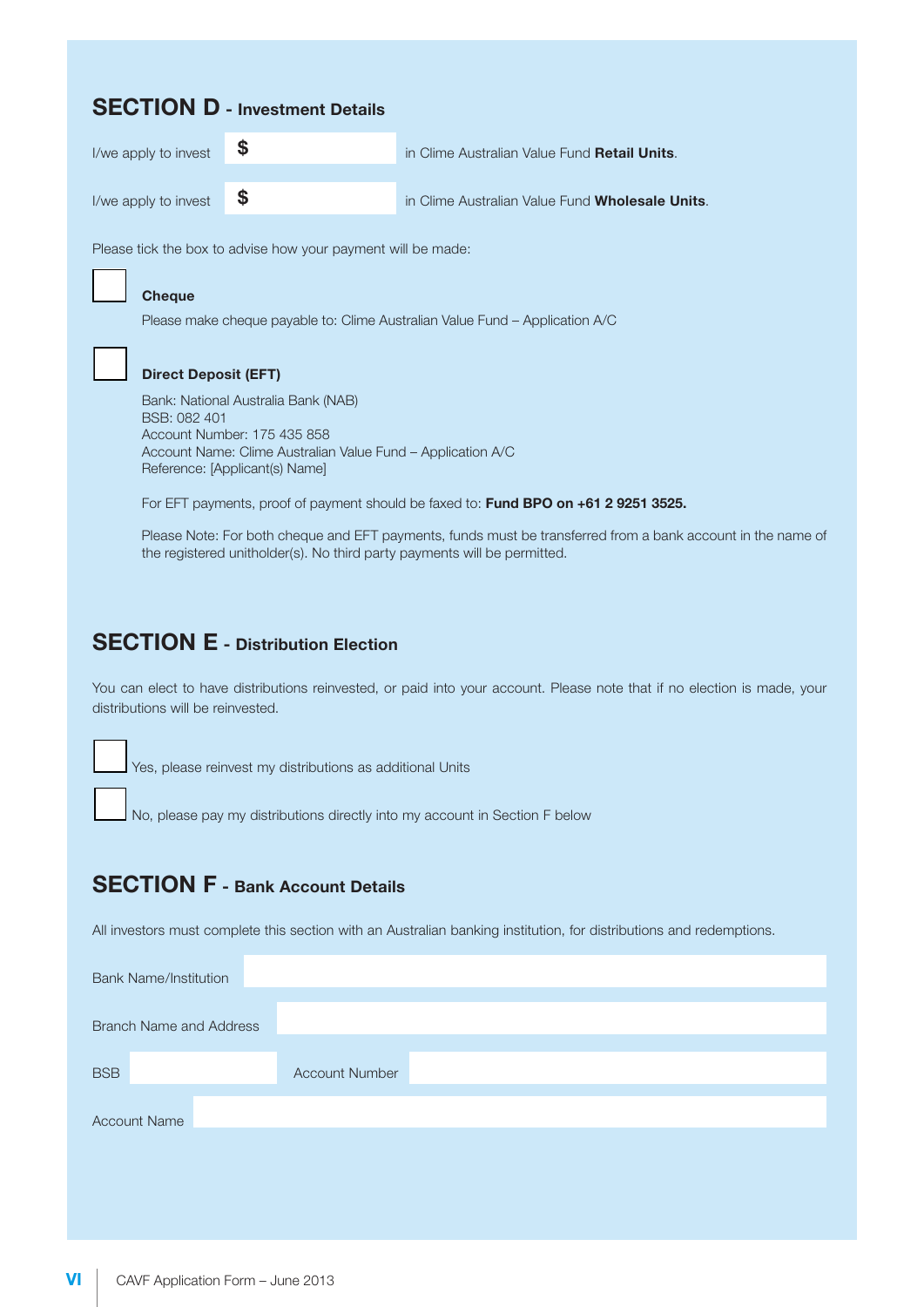# **SECTION G - Operating Authority**

When giving instructions to us about your investment please indicate who has authority to operate your account:



# **SECTION H - Request for Annual Report (optional)**

The accounts for the Fund are available to investors on our website www.clime.com.au/products/managed-fund/ each year.

Leave both boxes blank if you wish to receive a copy by post. Select requests that you tick one of the boxes as it is costly for the Fund to print and mail out the Annual accounts. If you change your mind, contact the administrator.

Receive as an Email Attachment (you must provide your email address in Section C)

View the report on the website

# **SECTION I - Privacy**

Clime may wish to contact you about future investment opportunities that may be of interest. Please tick the box if you do NOT wish to be contacted for this purpose.

I/We do not wish to receive information from Clime regarding future investment opportunities.

# **SECTION J - Providing Identification - New Investors Only**

I/We confirm I/we have attached certified copies of the required proof of identification with this application form for each investor/applicant.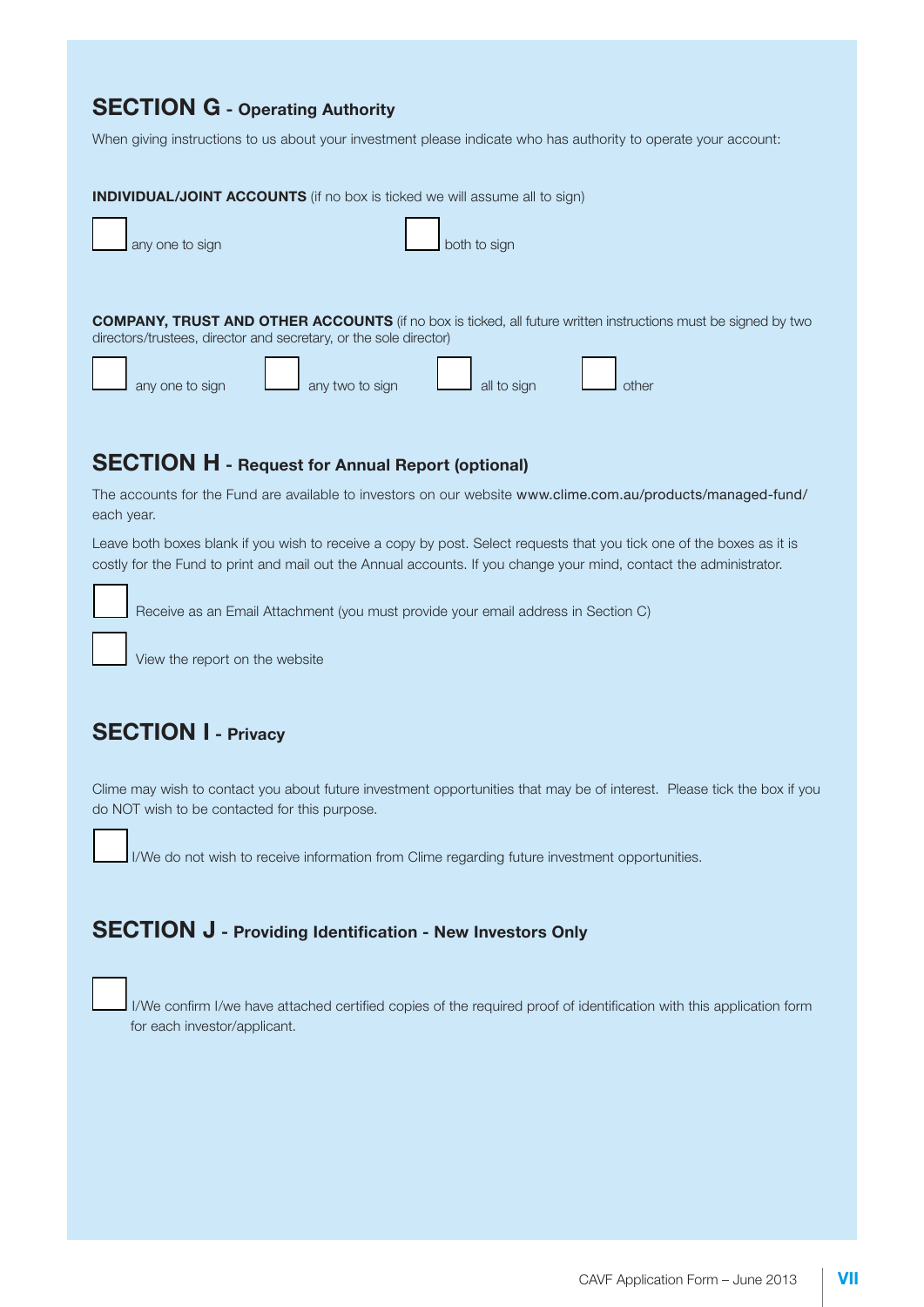# **SECTION K - Declarations & Signatures**

#### **PLEASE READ THE PRODUCT DISCLOSURE STATEMENT (WHICH INCORPORATES THE ADDITIONAL INFORMATION BOOKLET) IN FULL BEFORE SIGNING THIS APPLICATION FORM.**

By completing the application form you:

- **1.** Declare that you have read and understood the Product Disclosure Statement (which incorporates the Additional Information Booklet).
- **2.** Agree to the collection, use and disclosure of your personal information provided in the application form.
- **3.** Declare that you have received the PDS (which incorporates the Additional Information Booklet) personally, or a printout of it, accompanied by or attached to the application form before signing the form.
- **4.** Declare that all information provided in the application and/or any other information provided in support of the application is true and correct.
- **5.** Agree to give further information or personal details to Select, the Administrator and/or Clime if it reasonably believes that it is required to meet its obligations under Anti-Money Laundering and Counter-Terrorism (AML/ CTF) or taxation legislation.
- **6.** Represent and covenant that the funds you are investing are not the proceeds of crime, money laundering, nor connected with the financing of terrorism.
- **7.** Agree that the Issuer may in its absolute discretion determine not to issue units to you and may cancel or may redeem any units issued to you if Select believes such action to be necessary or desirable in the light of its obligations under the AML/CTF Act or any related legislation.
- **8.** Declare if you have received the PDS (which incorporates the Additional Information Booklet) from the internet or other electronic means, that it was either received personally or that a printout accompanied the application form before making an application for units in the Clime Australian Value Fund.
- **9.** Acknowledge that neither Clime or Select (AFSL No. 223271), the custodian nor any member of their respective groups nor any of their directors nor associates nor any other entity guarantees the performance of the Fund or the repayment of capital invested in the Fund, or income from the Fund.
- **10.** Declare that if the application is signed under power of attorney, you have no knowledge of the revocation of that power of attorney.
- **11.** Declare that you have the power to make an investment in accordance with the application.
- **12.** Declare that sole signatories signing on behalf of a company are signing as sole director or as a sole director/secretary of the company.
- **13.** Acknowledge that an investment in the Fund is subject to risks including possible delays in repayment and possible loss of capital invested
- **14.** Agree to be bound by the provisions of the Constitution governing the Clime Australian Value Fund referred to in the PDS (which incorporates the Additional Information Booklet) as amended from time to time.
- **15.** Agree to be bound by the terms of the PDS (which incorporates the Additional Information Booklet) as amended or reissued from time to time.
- **16.** Acknowledge that the PDS (which incorporates the Additional Information Booklet) does not constitute an offer in any jurisdiction in which, or to any person of whom it would be unlawful to make the offer.
- **17.** Declare that if investing as a trustee on behalf of a superannuation fund or trust you are acting in accordance with your designated powers and authority under the trust deed. In the case of a superannuation fund, you also confirm that the fund is a complying superannuation fund under the Superannuation Industry (Supervision) Act.
- **18.** Acknowledge that all information relating to this application for investment or any subsequent information relating to this investment may be disclosed to any service provider to the Fund and to your adviser. You understand this will not include disclosure of your TFN, ABN or any information in relation to it to your adviser.
- **19.** If you use the facsimile or email facility you:

**(a)** Release, discharge and agree to indemnify Select and its agents, including the registrar and their respective officers from and against all losses, liabilities, actions, proceedings, accounts, claims and demand arising from instructions received under the facility.

**(b)** Agree that a payment made in accordance with the conditions of the facility shall be in complete satisfaction of all obligations to you for a payment, not withstanding it was requested, made or received without your knowledge or authority.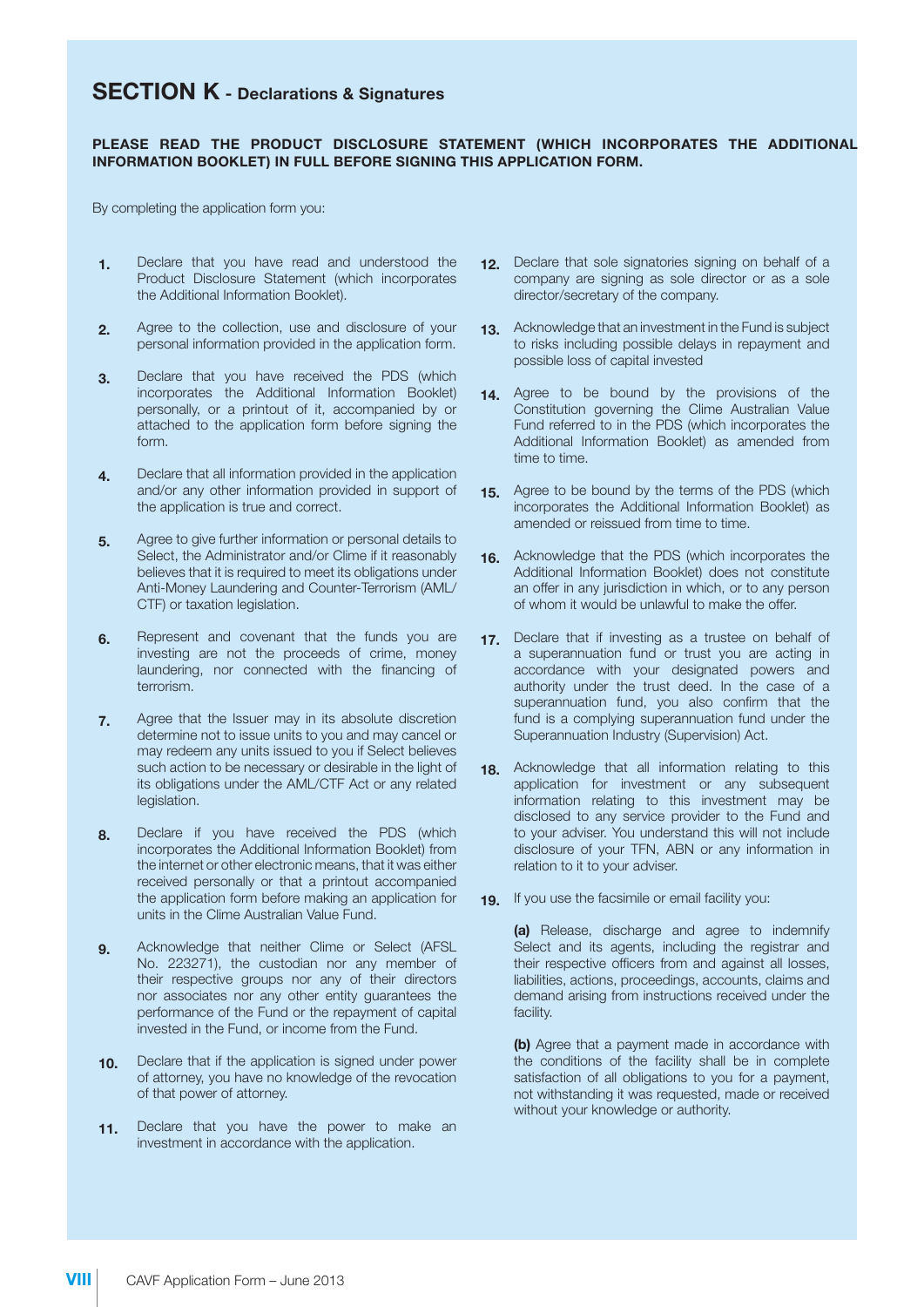| Signature of Investor 1    |               |                 |      |           |
|----------------------------|---------------|-----------------|------|-----------|
| Name of Investor 1         |               |                 | Date |           |
| Tick Role (Companies only) | Sole Director | <b>Director</b> |      | Secretary |
| Signature of Investor 2    |               |                 |      |           |
| Name of Investor 2         |               |                 | Date |           |
| Tick Role (Companies only) | Sole Director | <b>Director</b> |      | Secretary |

# **POST APPLICATION, ID DOCUMENTS (& CHEQUE) TO FUNDBPO PTY LTD: GPO BOX 4968 SYDNEY NSW 2001**

| <b>Adviser Use Only</b>                                                                                                                                  |                                                                                                                                                                                                               |          |  |  |
|----------------------------------------------------------------------------------------------------------------------------------------------------------|---------------------------------------------------------------------------------------------------------------------------------------------------------------------------------------------------------------|----------|--|--|
| Adviser Name (in full)                                                                                                                                   |                                                                                                                                                                                                               |          |  |  |
| <b>Adviser Postal Address</b>                                                                                                                            |                                                                                                                                                                                                               |          |  |  |
| Suburb                                                                                                                                                   | <b>State</b>                                                                                                                                                                                                  | Postcode |  |  |
| Adviser Phone (BH)                                                                                                                                       | <b>Adviser Email</b>                                                                                                                                                                                          |          |  |  |
| Adviser Code with Clime (if known)                                                                                                                       |                                                                                                                                                                                                               |          |  |  |
| Dealer Group Name                                                                                                                                        |                                                                                                                                                                                                               |          |  |  |
| Dealer Group Brandh (Suburb, State)                                                                                                                      |                                                                                                                                                                                                               |          |  |  |
| Dealer Group Postal Address                                                                                                                              |                                                                                                                                                                                                               |          |  |  |
| Dealer Group Phone (B.H)                                                                                                                                 | Dealer Group Email                                                                                                                                                                                            |          |  |  |
| Dealer Group Code with Clime (if known)                                                                                                                  |                                                                                                                                                                                                               |          |  |  |
| Adviser AFSL Number                                                                                                                                      | Adviser ABN                                                                                                                                                                                                   |          |  |  |
|                                                                                                                                                          |                                                                                                                                                                                                               |          |  |  |
| <b>ADVISER STAMP</b><br><b>CMC Markets Stockbroking</b><br>Stock & Share Broker<br>ACN 081 002 851 266-2<br>Level 13, 130 Pitt Street<br>Sydney NSW 2000 | <b>ADVISER FEES</b><br>$\frac{1}{2}$<br><b>Contribution Fee</b><br><b>Adviser Service Fee</b><br>$\frac{0}{0}$<br>Please refer to Adviser Service Fees<br>in the Additional Information Booklet<br>on page 6. |          |  |  |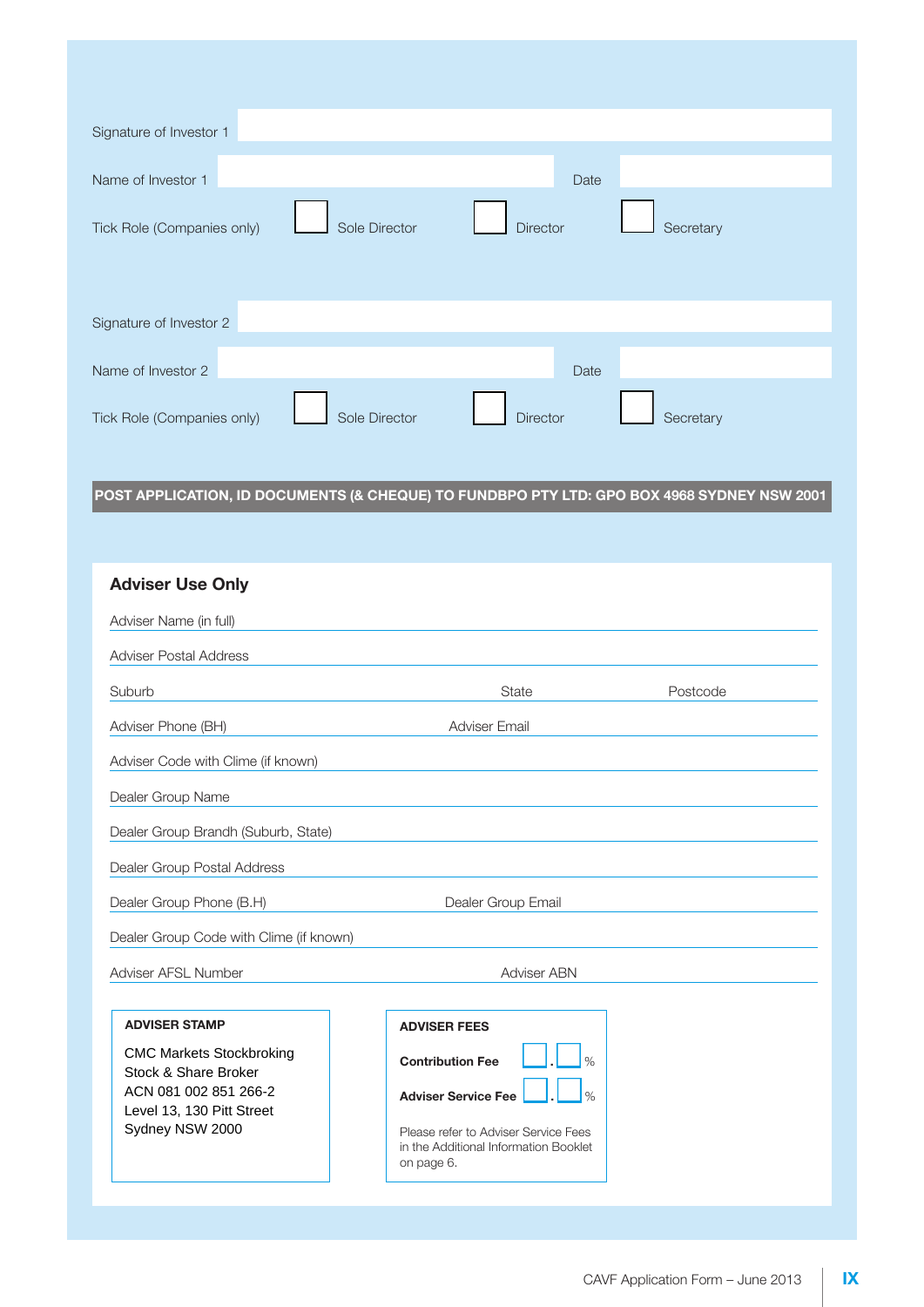

**Clime Asset Management Pty Ltd** ABN 72 098 420 770 | AFSL Number 221146 Level 5, 352 Kent Street Sydney NSW 2000 Australia | PO Box Q1286 Queen Victoria Building NSW 1230 Australia **P** 1300 788 568 **F** +61 2 8917 2155 **E** info@clime.com.au **W** wwww.clime.com.au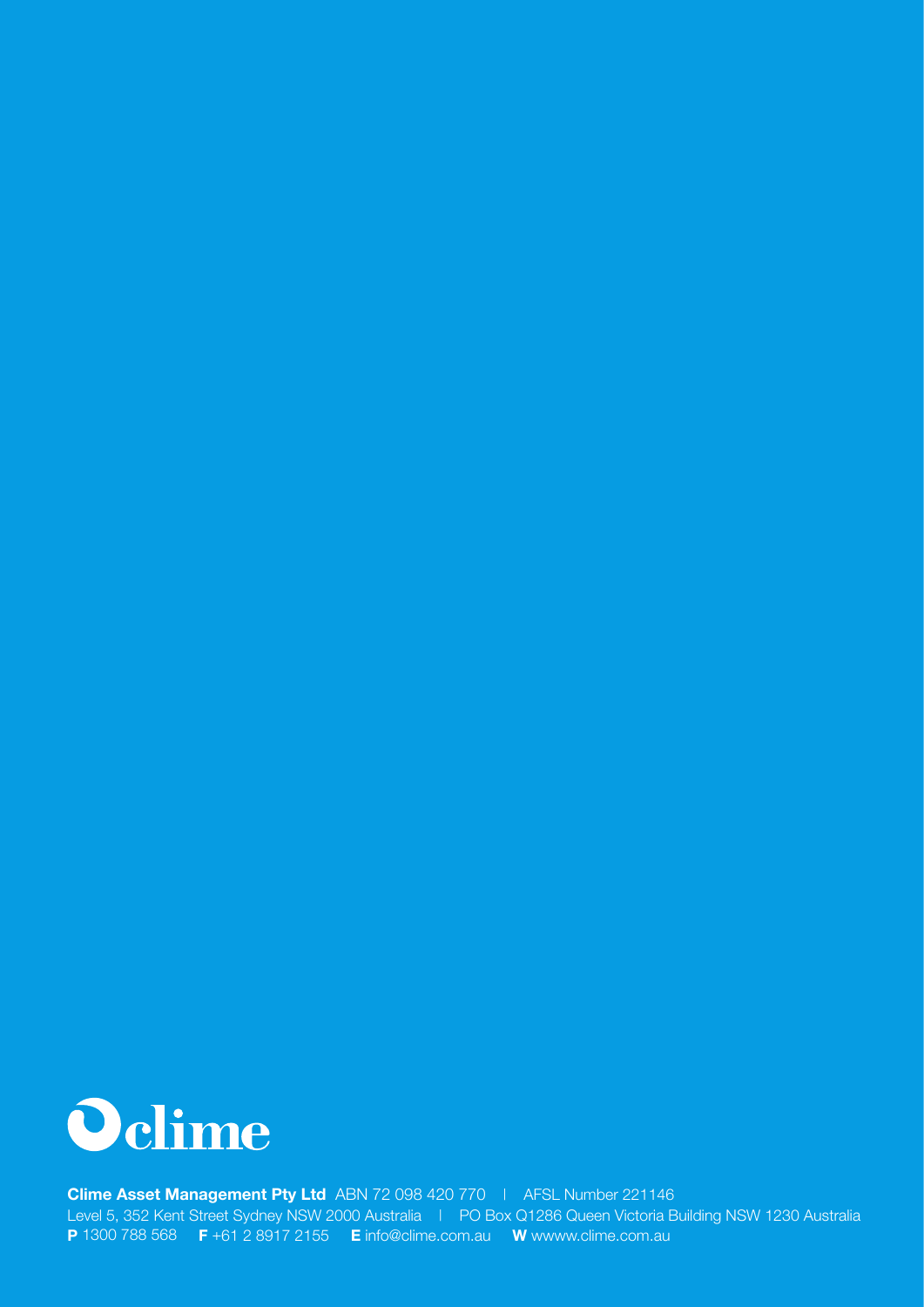#### ARSN 126 118 189

Retail investor APIR Code: CRE0001AU Wholesale Investor APIR Code: CRE0005AU Dated 24 June 2013

## **Contents**

| 1. About the Responsible Entity             |   |
|---------------------------------------------|---|
| 2. How the Fund works                       |   |
| 3. Benefits of investing in the Fund        | 3 |
| 4. Risks of managed investment schemes      | 3 |
| 5. How we invest your money                 | 4 |
| 6. Fees and costs*                          | 5 |
| 7. How managed investment schemes are taxed |   |
| 8. How to apply                             |   |
| 9. Additional Information                   |   |
|                                             |   |

Clime Asset Management Pty Limited (Clime or Investment Manager) is the investment manager of the Clime Australian Value Fund (the Fund).

Select Asset Management Limited (Select, we or us) is the responsible entity of the Fund and the issuer of this product disclosure statement (the PDS).

This PDS is a summary of significant information and contains a number of references, marked with an asterix (\*), to important additional information contained in the Additional Information Booklet which forms part of this PDS, available at www.clime.com. au/products/managed-fund/ or free from us on request.

You should read all of that information before making any decision about the Fund. The information contained in this PDS is general information only and does not take account of your personal financial situation or needs. You should obtain financial advice tailored to your personal circumstances.

The information in this PDS is subject to change from time to time. If a change is not of such a nature that you would be materially adversely affected by not receiving it, the PDS may be updated by notice at www.clime.com.au/products/managed-fund/ and you can request a paper copy free of charge from us or your adviser. Otherwise, we will replace this PDS.

You may request a free printed copy of this PDS and the Additional Information Booklet and any other document or policy mentioned in or incorporated into the PDS by calling Clime on 1300 788 568, or Select on 02 8252 2200 during business hours.

# 1. About the Responsible Entity

#### About the Responsible Entity

Select is the responsible entity for the Fund, responsible for its operation in accordance with the Fund's constitution, the Corporations Act and trust law. Founded in December 2002, Select is a professional responsible entity. For more information, visit www.selectfunds.com.au.

# About the Investment Manager

#### About Clime

Clime Asset Management Pty Limited (ABN 72 098 420 770) (Clime or Investment Manager) is the investment manager of the Fund.

Clime is a wholly owned subsidiary of Clime Investment Management

Limited, a company listed on the Australian Securities Exchange (ASX: CIW). Clime is an Australian fund manager specialising in value investing in the Australian stock market according to a proprietary valuation methodology.

Clime is dedicated to providing value to its clients, and this is reflected in its corporate values of integrity, transparency and conviction. It is Clime's goal to provide access for all investors to a strategy and products intended to create long-term wealth.

#### Investment philosophy

As a value investor, Clime firmly believes that price and value are entirely different. Price is what we pay, and value is what we receive. As an Investment Manager, Clime will only buy shares in attractive companies when they are offered in the market at a discount to its calculation of their assessed value. Using proprietary valuation methodology, Clime carefully determines the value of the companies in which it invests.

Its investment process is underpinned by three fundamental beliefs:

#### 1. Capital Preservation

The preservation of capital is critical to maximise the investment return.

Clime preserved its clients' capital during the worst financial downturn in over 70 years during the GFC. They did this by increasing exposure to cash, and by focusing investments on those companies and hybrid securities most likely to be able to endure a period of lacklustre growth or even recession.

#### 2. Sustainable Return on Equity

The sustainable return on equity of a company determines the value of the company.

Clime distinguishes between profit and profitability. The profit of a company can be easily manipulated. However, it is the long-term profitability, as measured by Return on Equity, that is the focus at Clime.

Return on Equity allows one to understand the financial resources that have been applied to create the company's profit.

Put simply, it makes a difference to a company's value if a profit of \$100,000 was generated from a capital base of \$1 million or \$10 million – that is, a Return on Equity of either 10% or 1%.

Clime is unique in that it 'normalises' the return on equity as an owner. Clime goes further in deriving value for its clients by ensuring that the return on equity it calculates includes the benefit of franking credits on the dividends paid.

#### 3. Value and share price convergence

The share price of a company is not the value of the company. Clime views the volatility in the stock market as the mechanism by which it can actively manage positions in companies.

In the short term, share price swings are driven by many factors that are unrelated to value. Over time, a company's share price will ultimately be guided by its economic performance.

The movements in a company's share price create opportunities to purchase a portfolio of attractive companies at prices below the assessment of their real value.

The extent of this undervaluation is known as the margin of safety.

In today's volatile marketplace, Clime believes it offers a sensible approach for your financial needs.

# 2. How the Fund works

## A managed fund

The Fund is a unit trust, registered by the Australian Securities and Investments Commission (ASIC) under the Corporations Act. When you invest your money in the Fund, it is pooled together with other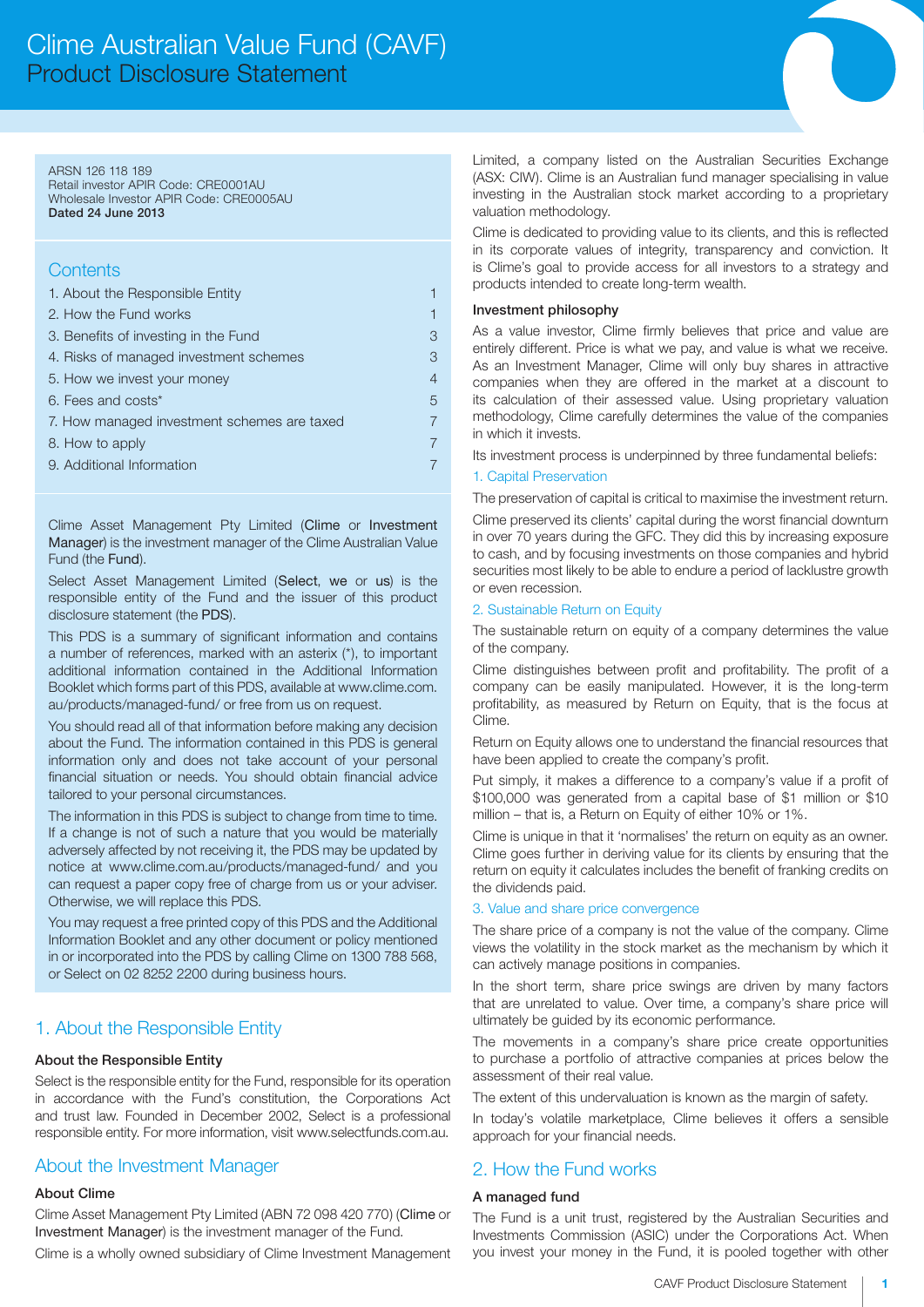

investors' money. This larger pool of money is used to buy investments on behalf of all Fund investors. An independent professional custodian holds the Fund assets for us.

An investor's interest in the Fund is represented by a number of units, each class of which has identical rights (such as a right to any distributions, certain fees and to vote) and a value which will vary as the market value of assets in the Fund rises and falls. As a unit holder, each investor also has some obligations to us. Investors have no direct interest in the assets of the Fund.

You can increase your investment by applying and paying for more units, and the number of units issued depends on the amount you invest and the unit price at the relevant time. You can decrease your investment by withdrawing (or redeeming), and the number of units redeemed depends on the amount you withdraw and the unit price at the relevant time.

#### Wholesale and retail units

Wholesale investors – generally considered as those who invest at least \$500,000 initially (including administration platforms) – pay lower fees and are issued wholesale units. Other investors are considered retail investors, are issued retail units and pay different fees. See section 6 for details.

#### Investing for the first time

Simply complete a current paper Application Form and send it to our Administrator:

FundBPO Pty Limited GPO Box 4968 Sydney NSW 2001 registry@fundbpo.com

The minimum initial investment for retail investors is \$10,000.

We accept cheques and direct deposit, but not cash:

Cheque: write a cheque payable in Australian Dollars crossed "Not negotiable" and made out to:

#### Clime Australian Value Fund – Application A/C

Direct deposit: application money should be deposited directly into the following account and details of the deposit must accompany the application form. Proof of payment must be sent to FundBPO by email at: registry@fundbpo.com or fax to: +61 2 9251 3525.

Bank: National Australia Bank BSB: 082 401 A/c no: 175 435 858 A/c name: Clime Australian Value Fund – Application A/C Reference: [applicant(s) name] SWIFT: NATAAU3302S SWIFT is only relevant for international funds transfers.

#### Investing regularly

The Fund has a regular contribution scheme, or savings plan. Use the Savings Plan Direct Debit Request Authority to start contributing as little as \$100 per month to the Fund automatically from a nominated bank account on or shortly after the 15th calendar day of each month. You can download this form from Clime's website or contact the Administrator on 1300 133 451. Send it to our Administrator.

Your bank may charge you fees if you have insufficient money there when we go to debit your bank account. We or your adviser will usually try to contact you if we or they know a transaction has failed so that you can sort it out with your bank. Contact our Administrator anytime on 1300 133 451 if you wish to stop your savings plan.

#### Investing more

To invest more outside the savings plan, simply contact our Administrator in writing – don't forget your investor name and number – or you can complete another Application Form. You can add as much as you wish to your account, but the minimum additional investment outside our

savings plan is \$1,000. Direct deposit and cheque are both available, as noted above.

Further investments are made on the basis of the PDS current at the time of further investment.

#### Processing

Applications received before 12pm on a Sydney business day are generally processed by the next Sydney business day, assuming we have everything we need. Once lodged, applications cannot generally be withdrawn. Any interest on lodged application moneys is credited to the Fund. Applications are almost always accepted, however Select has discretion to refuse any application and does not need to give a reason. Those who are investing directly into the Fund rather than through an investment platform– direct investors – will receive confirmation whenever they invest.

Indirect investors – those who are accessing the Fund through an investment platform – need not complete our form to invest or to invest more. Contact the operator of your platform. Remember, processing times may be slightly longer overall, and minimum investment amounts and savings plan arrangements may be different.

#### **Withdrawing**

You generally have access to your investment anytime. In some circumstances, such as when there is a freeze on withdrawals, investors may not be able to withdraw their funds within the usual period upon request – see below for details.

To withdraw, use the Request for Withdrawal Form available from Clime's website or simply contact our Administrator on 1300 133 451 – don't forget your investor name and number. Withdrawal requests can be posted, faxed or emailed but telephone requests aren't accepted.

The minimum withdrawal is \$1,000, but usually we require a minimum balance of \$10,000 for retail accounts and \$500,000 for wholesale accounts.

Withdrawals are paid to your nominated account, normally within 5 Sydney business days of processing and in any case within 30 days of the receipt of your Request for Withdrawal Form or such shorter period at our discretion. We do not pay cash or by cheque. Withdrawal forms which are complete and received before 12pm on a Sydney business day are generally processed by the next Sydney business day. Once lodged, withdrawal forms cannot generally be withdrawn. Maximum withdrawal periods that may apply are contained in the Fund's constitution, available free from us.

Deductions are made for any money you owe relating to your investment.

Again, indirect investors – those who are accessing the Fund through an investment platform – need not complete our forms. Processing times may be slightly longer overall. Speak to your platform operator for details.

#### The price of units

Unit prices for each Sydney business day can be found at Clime's website www.clime.com.au/products/managed-fund.

Unit prices are based on the net asset value of the Fund and will vary as the market value of the assets of the Fund rises and falls. The unit prices for issuing and withdrawing are slightly different: this difference is called the "spread" and Section 6 of this PDS gives more detail.

We have a policy which sets out the guidelines and relevant factors and discretions for calculating unit prices. A copy (and records of any departures from the policy) is available from us on request.

The unit price of the Fund is determined at least each Sydney business day, based on the information most recently available. Unit prices are calculated in 3 steps:

- the value of the assets of the Fund is calculated, and value of the liabilities subtracted – this gives the "net asset value",
- this is divided by the number of units on issue, and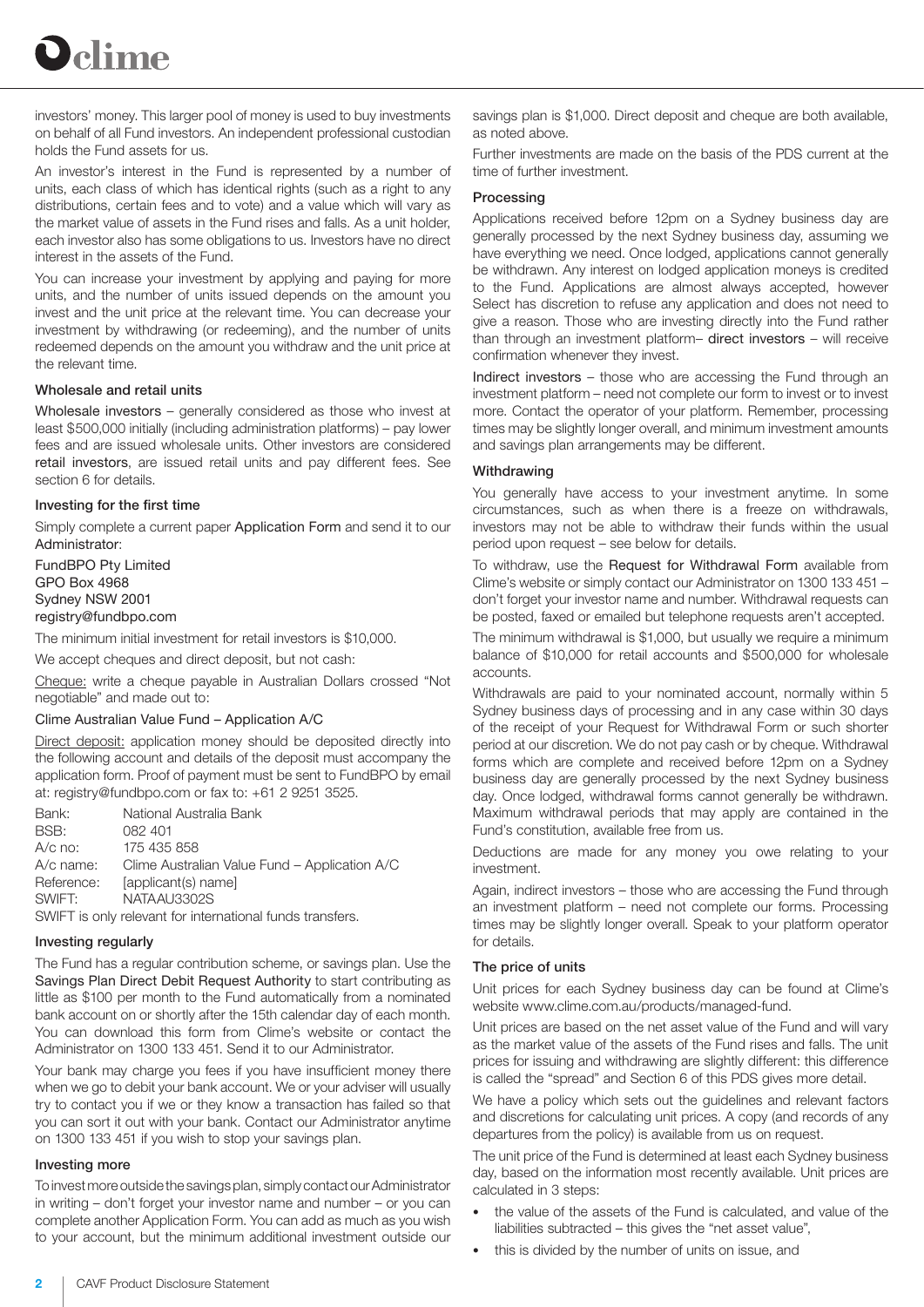

• an adjustment is generally made for transaction costs (or spread) – see Section 6 of this PDS.

#### Delays

- Access to your money can be delayed in limited circumstances, including where:
- the Fund becomes illiquid (the law dictates this, and if this happens, at our discretion some money can be made available for withdrawals, to be allocated on a pro rata basis among those wanting to withdraw), and
- we are unable to realise sufficient assets to satisfy a withdrawal request due to circumstances outside our control.

Unit prices are generally calculated at the time the delay ends.

#### Compulsory redemptions

We can redeem your investment without asking in order to recover money you owe us, or if in withdrawing you fall below any minimum account balance from time to time.

#### **Distributions**

Distributions are paid half yearly at 30 June and/or 31 December subject to the discretion of the responsible entity. Your distribution will be reinvested unless you have chosen on the application form to have distributions paid to you in which case they will be paid to your bank account.

Indirect investors should read the relevant administration platform guide for details about distributions.

Depending on your personal circumstances you may need to make a cash payment to the Australian Taxation Office (ATO) for tax on your distribution, even if your distribution is reinvested. Unit prices fall after the end of each quarter, reflecting the fact that distributions have been paid and there is less money in the Fund.

# 3. Benefits of investing in the Fund

| <b>SIGNIFICANT FEATURES</b>      |                                                                                                                                                                                                                                                               |  |
|----------------------------------|---------------------------------------------------------------------------------------------------------------------------------------------------------------------------------------------------------------------------------------------------------------|--|
| Investment<br>objective          | The Funds seeks capital growth and<br>income over the medium term                                                                                                                                                                                             |  |
| <b>Benchmark</b>                 | A performance fee is payable in respect of<br>a financial year if the Fund's performance<br>(after management fees and ordinary<br>expenses) exceeds 12% p.a. but before<br>any performance fee, but any past negative<br>performance must be caught up first |  |
| <b>ASX listed</b><br>exposure    | A concentrated portfolio (approximately<br>25 securities) of Australian Securities<br>Exchange (ASX) listed securities                                                                                                                                        |  |
| Regular income                   | Aims to distribute 6 monthly income                                                                                                                                                                                                                           |  |
| Suitability                      | Those investors with a medium risk<br>tolerance                                                                                                                                                                                                               |  |
| Investment<br>timeframe          | Suggested minimum 3 to 5 years                                                                                                                                                                                                                                |  |
| Minimum initial<br>investment    | \$10,000 retail accounts<br>\$500,000 wholesale accounts                                                                                                                                                                                                      |  |
| Minimum additional<br>investment | \$1,000<br>(\$100 per month through our savings plan)                                                                                                                                                                                                         |  |
| Minimum balance                  | \$10,000 retail accounts<br>\$500,000 wholesale accounts                                                                                                                                                                                                      |  |
| <b>Management costs</b>          | 0.87% p.a. $-1.03\%$ p.a.<br>(see Section 6 for details)                                                                                                                                                                                                      |  |

| Performance fee                 | 15.38% of any amount by which the Fund<br>outperforms the rate of 12% p.a., with a<br>high water mark (see Section 6 for details) |  |
|---------------------------------|-----------------------------------------------------------------------------------------------------------------------------------|--|
| <b>Distributions</b>            | Half yearly, and unless you choose<br>otherwise, distributions are automatically<br>reinvested                                    |  |
| Applications and<br>withdrawals | Each Sydney business day                                                                                                          |  |

## 4. Risks of managed investment schemes

All investments carry risk. Different strategies may carry different levels of risk depending on the assets that make up the strategy. Assets with the highest long-term returns may also carry the highest level of short-term risk.

Neither returns nor the money you invest in the Fund is guaranteed and investors may lose as well as make money.

The significant risks of the Fund include the following.

Investment risk This is the risk that the value of an individual investment in the Fund may change in value or become more volatile, potentially causing a reduction in the value of the Fund and increasing its volatility. Reasons can be many, and include changes in an investment's operations, management or business environment, or what people think of the investment. It can lead to default of an entity to which the Fund has an investment exposure. The Fund is sector unaware and as a result the Fund may have a concentrated or no exposure to a specific sector.

Market risk This is the risk that an entire market, country or economy (such as Australia) changes in value or becomes more volatile, including the risk that the purchasing power of the currency changes (either through inflation or deflation), potentially causing a reduction in the value of the Fund and increasing its volatility. Reasons can be many, and include changes in economic, financial, technological, political or legal conditions, natural and man-made disasters, conflicts and changes in market sentiment.

Interest rate risk This is the risk that changes in interest rates can have a negative impact on certain investment values or returns. Reasons for interest rates changes are many and include changes in inflation, economic activity and Central Bank policies.

Borrowing risk Although the Fund does not intend to borrow, the Fund does have an ability to borrow in the short-term to manage withdrawals and distributions, or short terms portfolio obligations. Risk associated with borrowing includes that it magnifies both good and bad returns.

Credit Risk Credit risk is the risk that the security issuer in respect of fixed income products, notes and certain hybrid securities will default on payment of interest or principal. The potential returns offered by financial products in this sector contain compensation for the higher credit risk.

Valuation risk The value of the Fund's underlying investments, as obtained from independent valuation sources, may not accurately reflect the realisable value of those investments. The Fund seeks to reduce this risk by seeking that all the assets of the Fund are valued independently on a daily basis and wherever possible using market prices.

Liquidity risk This is the risk that your withdrawal requests cannot be met when you expect. Because cash is paid to your account when you withdraw, investments of the Fund may need to be sold to pay you. Depending on factors such as the state of the markets (for example through a lack of buyers), selling investments is not always possible, practicable or consistent with the best interests of investors. This is one of the reasons why the constitution for the Fund specifies limited circumstances where there could be a delay in meeting your withdrawal request. The law sometimes restricts withdrawals.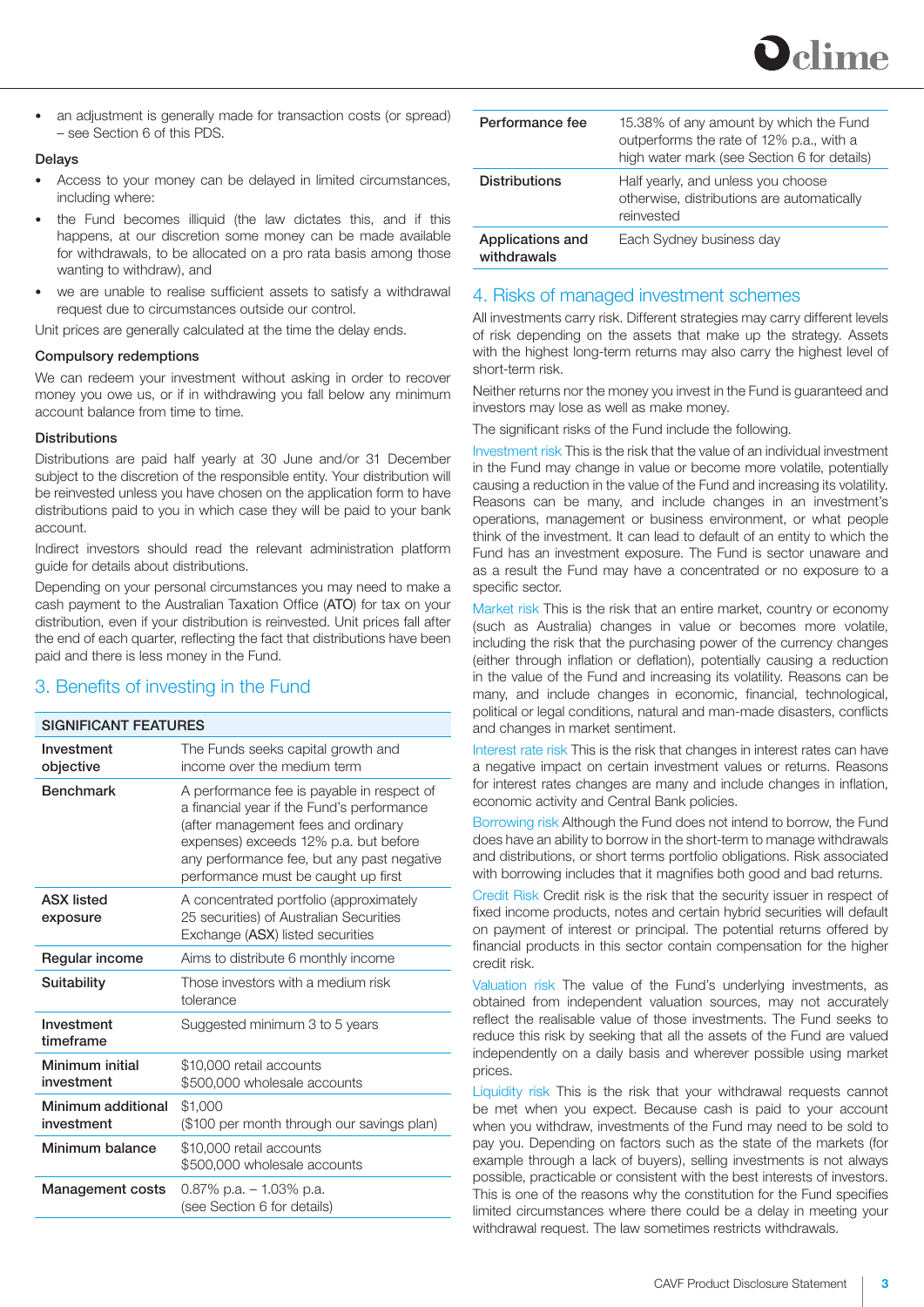

The Fund is not listed on any stock exchange, so selling your units through a stockbroker is not possible and, although you may sell your units, you may not find a buyer or a buyer at the price you want.

Structure risk This is the risk associated with having someone invest for you.

Risks associated with investing in the Fund include that it could be terminated, there can be changes in the responsible entity or at the investment manager (for example if key individuals were no longer involved in managing the Fund), someone involved with your investment (even remotely) does not meet their obligations or perform as expected, assets may be lost, not recorded properly or misappropriated, laws may adversely change, insurers may not pay when expected or insurance may be inadequate.

Investment decisions by investment managers such as Clime, although taken carefully, are not always successful. Investing through an administration platform also brings some risks that the operator of the administration platform may not perform its obligations properly. Investing in the Fund may give inferior results compared to investing directly (where for example you avoid the impact of others coming and going and may be able to manage your tax situation better).

Managing risk As risk cannot be entirely avoided when investing, the Fund aims to identify and manage risk as far as is practicable.

Whenever investments are made, the potential for returns in light of the likely risks involved are carefully assessed.

Risk is considered at every stage and level of the investment process. As far as is practicable, risk is managed at both the individual investment and the Fund level.

However, many risks are difficult or impracticable to manage effectively and some risks are beyond our and Clime's control altogether.

Although the Fund is not the same as a bank account, the Fund does have a conservative investment approach: see section 5 where some of the steps taken to manage risk are discussed.

Risk generally The significant risks of investing in managed investment schemes generally include the risks that:

- the value of investments will vary,
- the level of returns will vary, and future returns will differ from past returns,
- neither returns nor the money you invest in the Fund is guaranteed and investors may lose as well as make money, and
- laws change.

The level of risk for you particularly will vary depending on a range of other factors, including age, investment time frame, how other parts of your wealth are invested, and your risk tolerance. If you are unsure whether this investment is suitable for you, we recommend you consult a financial adviser. If you have questions about the Fund, feel free to contact Clime.

Further information about the risks of investing in managed investment schemes can be found on ASIC's MoneySmart website at www. moneysmart.gov.au.

## 5. How we invest your money

Warning: you should consider the likely investment return, risk and your investment timeframe when choosing to invest in the Fund.

#### Investment objective

The Fund seeks capital growth and income over the medium term.

Recent performance of the Fund is available at Clime's website.

This investment objective is not intended to be a forecast. It is only an indication of what the investment strategy aims to achieve. The Fund may not achieve its investment objective. Neither returns nor the money you invest in the Fund is guaranteed and investors may lose as well as make money. Past returns are not a reliable indicator of future performance. The suggested minimum investment timeframe is 3 to 5 years.

#### What the Fund invests in

The Fund invests in a concentrated portfolio (approximately 25 securities) of ASX listed securities and may hold some cash.

#### Active management

The Fund is actively managed by Clime.

Clime's investment process is based on its core investment style and follows a strict portfolio selection process which encompasses both a bottom up stock selection component and top down macro component. The return on equity is a key focus in the selection process for the identification of listed shares that are in the portfolio.

Clime firmly believes that price and value are entirely different. Price is what one pays but value is what one receives. Clime's aims include to pay a lower price for a share than the value received. Whilst the share price of a company is freely observable, the value of the company is not. Clime's investment process identifies companies that have the requisite attractive company characteristics. Clime then applies its consistent valuation methodology, calculates a valuation for each company and identifies those attractive companies whose share price is below Clime's assessment of value.

#### Cash, borrowing and derivatives

When attractive opportunities are not available, the Fund may remain invested in cash or cash equivalents.

Clime only intends to borrow for the short term, generally to meet redemptions, distributions, or short-term portfolio obligations, and then only if they consider borrowing to be prudent and in the best interests of all investors. The Fund does not use derivatives.

No labour standards or environmental, social or ethical considerations are taken into account in the selection, retention or realisation of investments relating to the Fund.

#### Risk measure

Clime considers that the "standard risk measure" appropriate for this Fund is a medium risk rating, which means that the estimated number of negative annual returns over any 20 year period is 2 to less than 3. On a scale of 1 to 7 where 7 is riskiest in this respect, the Fund is in category 4.

The standard risk measure is based on industry guidance to allow investors to compare investment options that are expected to deliver a similar number of negative annual returns over any 20 year period. It is not a complete assessment of all forms of investment risk, for instance it does not detail what the size of a negative return could be or the potential for a positive return to be less than an investor may require to meet their objectives. Further, it does not take into account the impact of fees and tax on the likelihood of a negative return.

There is also an inherent uncertainty in relation to this, as the Fund has not been operating over a 20 year period.

Investors should still ensure they are comfortable with the risks and potential losses associated with the Fund.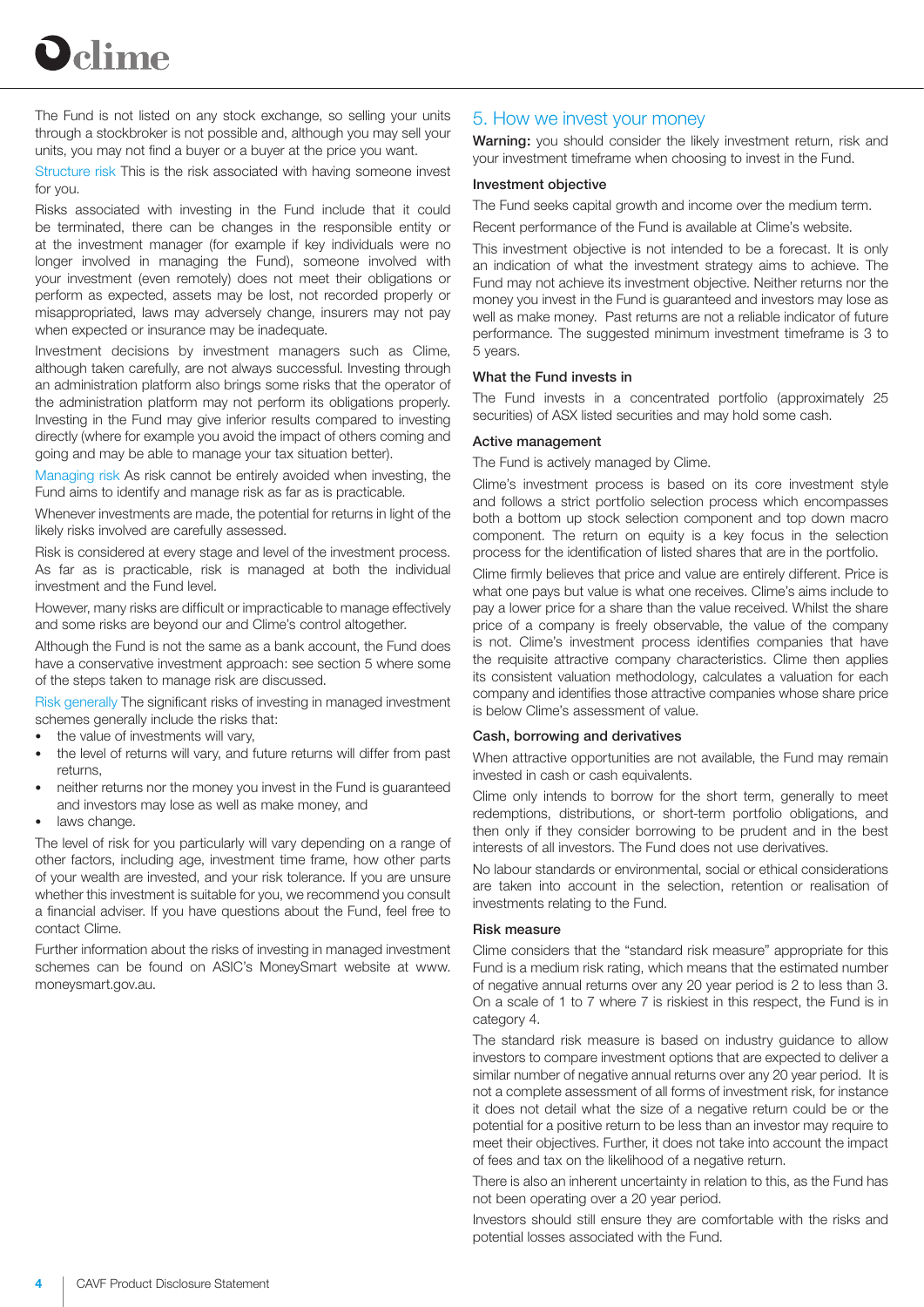

# 6. Fees and Costs\*

#### $(i)$  DID YOU KNOW?

Small differences in both investment performance and fees and costs can have a substantial impact on long term returns. For example, total annual fees and costs of 2% of your Fund balance rather than 1% could reduce your final return by up to 20% over a 30 year period (for example, reduce it from \$100,000 to \$80,000).

You should consider whether features such as superior investment performance or the provision of better member services justify higher fees and costs. You may be able to negotiate to pay lower contribution fees and management costs where applicable. Ask us or your financial adviser.

#### TO FIND OUT MORE

If you would like to find out more, or see the impact of the fees based on your own circumstances, the Australian Securities and Investments Commission (ASIC) website (www.moneysmart.gov.au) has a managed investment fee calculator to help you check out different fee options.

The information in the following table can be used to compare fees and costs between different simple managed investment schemes. These fees and other costs may be deducted from your account balance, from the returns on your investment, or from the Fund's assets as a whole.

| <b>TYPE OF FEE OR COST</b>                                                | <b>AMOUNT</b>                                                                                                                                                                                                                                                                                                 |  |  |  |
|---------------------------------------------------------------------------|---------------------------------------------------------------------------------------------------------------------------------------------------------------------------------------------------------------------------------------------------------------------------------------------------------------|--|--|--|
| Fees when your money moves in or out of the Fund:                         |                                                                                                                                                                                                                                                                                                               |  |  |  |
| Establishment fee                                                         | Nil                                                                                                                                                                                                                                                                                                           |  |  |  |
| Contribution fee                                                          | $0\% - 4.4\%$                                                                                                                                                                                                                                                                                                 |  |  |  |
|                                                                           | Where the law allows and you have agreed with your adviser they be paid some of your initial<br>investment, we will deduct this from your initial investment and any additional investments, up to a<br>maximum of 4.4%. If you don't use an adviser or law prohibits this, the contribution fee will be nil. |  |  |  |
| Withdrawal fee                                                            | Nil                                                                                                                                                                                                                                                                                                           |  |  |  |
| <b>Termination fee</b>                                                    | Nil                                                                                                                                                                                                                                                                                                           |  |  |  |
| <b>Management costs</b> - the fees and costs for managing your investment |                                                                                                                                                                                                                                                                                                               |  |  |  |
| Investment Management Fee                                                 | Retail accounts: 1.03% p.a.                                                                                                                                                                                                                                                                                   |  |  |  |
|                                                                           | Wholesale accounts: 0.87% p.a.                                                                                                                                                                                                                                                                                |  |  |  |
|                                                                           | These fees are calculated and accrued daily and are paid monthly in arrears out of the Fund's assets.                                                                                                                                                                                                         |  |  |  |
|                                                                           | These fees may be negotiable for wholesale clients.                                                                                                                                                                                                                                                           |  |  |  |
| <b>Expenses</b>                                                           | $0.52\%$ p.a.                                                                                                                                                                                                                                                                                                 |  |  |  |
|                                                                           | This is generally the maximum payable from the Fund – see below for details.                                                                                                                                                                                                                                  |  |  |  |
|                                                                           | This fee is not negotiable.                                                                                                                                                                                                                                                                                   |  |  |  |
| Performance Fee                                                           | If earned, this is 15.38% of any amount by which the Fund outperforms the rate of 12% p.a. (details<br>are below).                                                                                                                                                                                            |  |  |  |
|                                                                           | This fee is not always payable. Not only must performance exceed the 12% p.a. benchmark, but any<br>past negative performance must be caught up first – that is, there is a high water mark.                                                                                                                  |  |  |  |
|                                                                           | When payable, it is calculated and payable at the end of each financial year.                                                                                                                                                                                                                                 |  |  |  |
|                                                                           | This fee is not negotiable.                                                                                                                                                                                                                                                                                   |  |  |  |

#### Investment Management Fee

Investment Management Fee represents Clime's investment management fee.

For retail investors the investment management fee is 1.03% p.a. and for wholesale investors it is 0.87% p.a.

#### **Expenses**

Expenses incurred in connection with the Fund are payable or reimburseable out of the assets, but ordinary expenses are capped at 0.52% p.a., in this case being a percentage of the gross asset value of the Fund.

Clime will pay any ordinary expenses above this, unless they are unusual expenses –such as investor meetings, Fund termination costs or expenses arising from any dispute management – in which case they may be additionally deducted from the assets.

Expenses are accrued each day and paid monthly in arrears at the level mentioned above and reflected in the unit price, and from time to time are adjusted if actual expenses are lower, and a credit is paid back to the Fund at that time.

#### Performance Fee

A Performance Fee is also payable when Fund returns are above both a "benchmark" and a "high water mark".

The benchmark is a Fund return of 12% p.a., after Investment Management fee and ordinary expenses, but before any Performance Fee (the Benchmark).

The high water mark is that Fund performance must also be higher than any previously achieved performance level.

If Clime successfully manages the Fund so as to outperform the Benchmark and the high-water mark, it is entitled to a Performance Fee.

Any Performance Fee entitlement is calculated at the end of each financial year, and if payable, is deducted shortly after this. Any entitlement accrues in the unit price through the period.

Adjustments to Performance Fee calculations are made to take account of applications, withdrawals and distributions.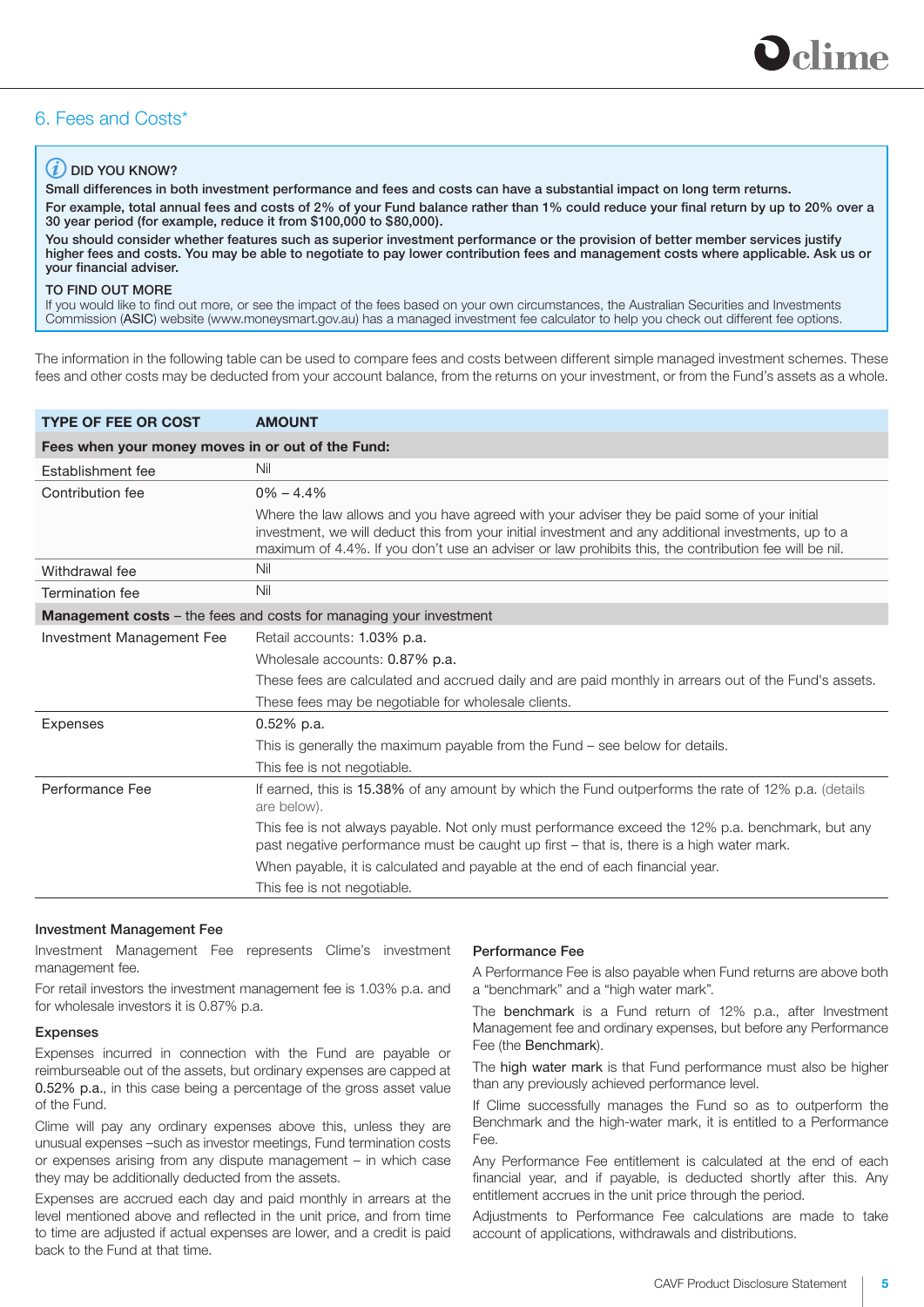The Benchmark is not intended to be a forecast. It is only an indication of what Clime aims to achieve to earn its Performance Fee. The Fund may not perform. Returns are not guaranteed.

#### Buy-sell spread

You pay for transaction costs associated with the buying and selling of the Fund's investments through the Buy and Sell Spreads. Money is not actually deducted from your investment or withdrawal amount. Instead, the entry price is made 0.25% higher and the exit price is made 0.25% lower. For example, if you invested \$1,000 in the Fund then a buy spread \$2.50 would apply. Buy Spreads do not apply to reinvested distributions.

#### Other fees and costs

Investors accessing the Fund through an investment platform are likely to also be paying fees for using that platform. Ask your platform operator for details.

If there is not enough money in your bank account when we debit it for a regular investment into the Fund, your bank may charge you fees. Ask your bank for details.

Government fees, duties and bank charges may also apply to investments and withdrawals and these would be paid by the Fund or you.

Warning: Fees may also be paid to your financial advisers. Ask your adviser and refer to any Statement of Advice your adviser may provide you.

#### Changes

We may change the fees and costs without your consent. You will receive at least 30 days' notice of any increase. In any case, you cannot be charged more than the constitution for the Fund allows. Such a change to the constitution requires approval of investors.

#### Commissions and other payments

Neither Clime nor Select pay commissions to financial planners in respect of investments in the Fund.

Subject to the law, fees charged in relation to the Fund may be paid to others.

We maintain a register of alternative remuneration of \$300 or more paid to (and received from) financial service licensees and advisers. You can inspect this during business hours by contacting us.

#### Investing on the best terms

Clime aims to invest on the best terms possible. If the Fund invests on an institutional basis, Clime aims to secure fee reductions. Often paid by a rebate, these amounts are paid into the Fund for the benefit of all investors.

#### We look after our employees

We can choose not to charge members of our and Clime group staff, and those people associated with them, Investment Management Fees on their investments, as permitted by ASIC policy.

#### Large investments

Very large investors are important to any investment management business. Large amounts provide buying power, for example, from which all investors benefit. Clime and Select can choose not to charge large investors some or all fees on their investments, or may pay them some of its own fees. ASIC generally regulates how this can be done. We can also do this by way of issuing different classes of units. We are not permitted to enter into individual fee arrangements with investors who are not wholesale clients as the Corporations Act defines this.

#### Example of annual fees and costs

The following tables give examples of how the fees and costs for the Fund can affect your investment over a one year period. You should use this table to compare the Fund with other managed investment products.

The following example is for a retail investor, where no Performance Fee is payable.

| EXAMPLE                            |              | Balance of \$50,000 including<br>a contribution of \$5,000 at<br>the beginning of the year                                                                                                                                                            |
|------------------------------------|--------------|-------------------------------------------------------------------------------------------------------------------------------------------------------------------------------------------------------------------------------------------------------|
| Contribution Fee                   | 0 to $4.4\%$ | For every additional \$5,000 you<br>put in, you will be charged a<br>contribution fee of between \$0<br>and \$220.                                                                                                                                    |
| <b>PLUS</b><br>management<br>costs | 1.55% p.a.   | And, for every \$50,000 you<br>have in the Fund you will be<br>charged \$775 each year.                                                                                                                                                               |
| <b>EQUALS Cost of</b><br>the Fund  |              | If you put in \$5,000 at the<br>beginning of the year and your<br>balance was \$50,000, then<br>you would be charged fees of<br>between \$775 and \$995.<br>What it costs you may depend<br>on the fees you negotiate with<br>your financial adviser. |

The management costs are lower for wholesale investors. The total management costs – being Clime's Investment Management Fee plus expenses – will range from 1.39% p.a. to 1.55% p.a., depending on what type of investor you are (retail or wholesale). Fees could be higher if a performance fee is earned by Clime. They can be lower if expenses are less than the level of the expenses cap.

Other fees examples –including showing fees where performance fees are earned – are shown in the Additional Information Booklet, available at Clime's website or free from us on request.

You should go to the corresponding heading of the Additional Information Booklet to understand these and other important matters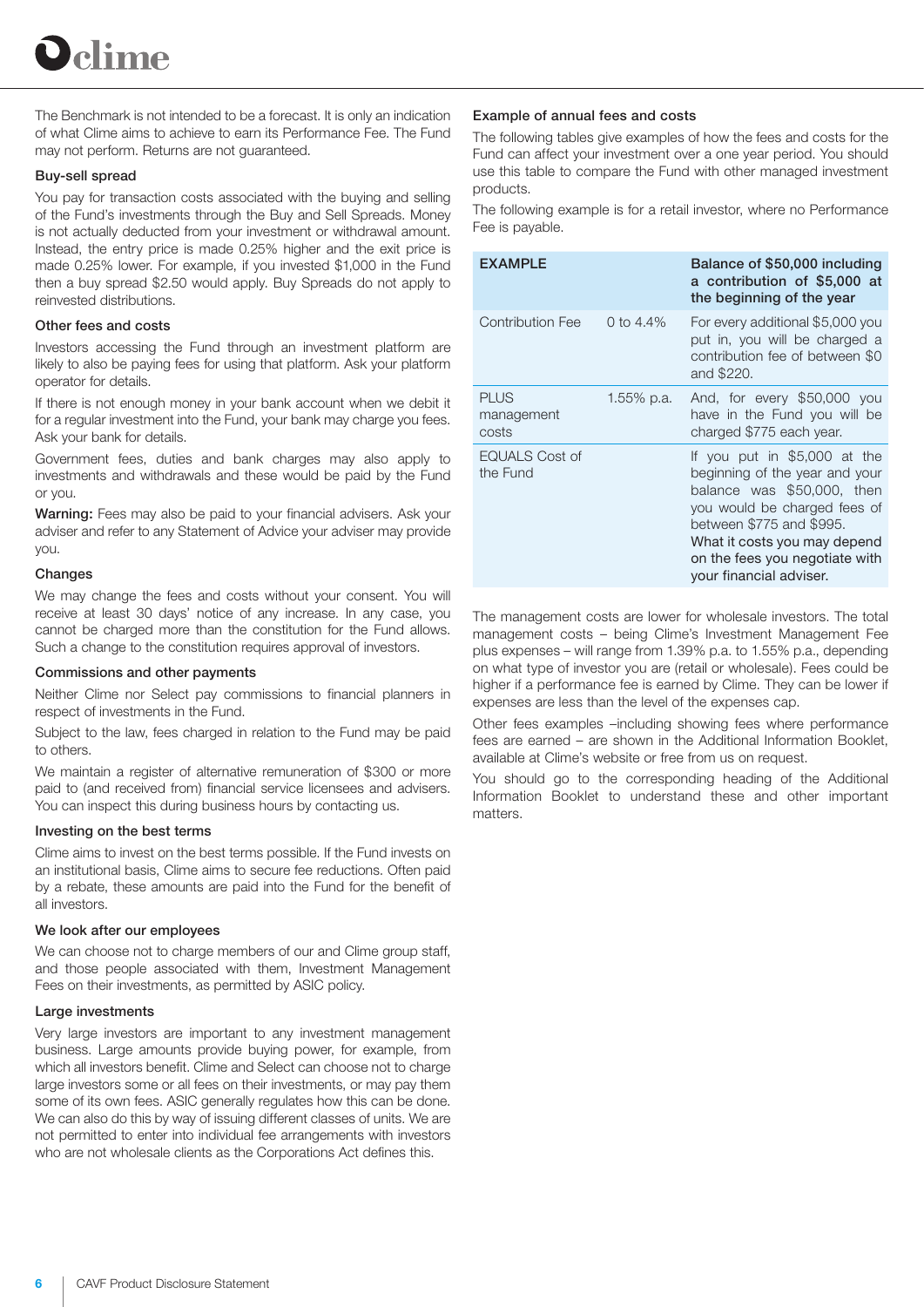

## 7. How managed investment schemes are taxed

Warning: Investing in a managed investment scheme is likely to have tax consequences.

You may need to pay tax in relation to your investment in the Fund, generally income or capital gains tax, but you might be able to claim some tax credits or have the benefits of some concessions. Your tax liability depends on your circumstances and it is recommended that you seek professional advice before you invest or deal with your investment.

We will send you information each year to help you complete your tax return.

You may have a tax liability when you receive distributions from the Fund. The amount depends on what makes up the distributions, and on your personal financial circumstances. Distributions could comprise:

- income (for example, dividends and interest),
- net capital gains (from the sale of Fund investments),
- tax credits (for example, franking credits attached to dividend income and credits for tax paid on foreign income), and
- tax deferred income.

You may have a tax liability when you withdraw from the Fund. Australian residents are generally subject to capital gains tax on gains when they withdraw any money for themselves or to invest in another fund or transfer units to someone. Depending on the kind of taxpayer you are, and how long you have held your units, you may be entitled to a capital gains concession which can reduce the liability by up to one half.

You do not have to tell us your TFN or ABN, but most people do. If you choose not to and you do not have an exemption, we must deduct tax at the highest personal rate, plus the Medicare levy, before paying any distribution to you.

# 8. How to apply

#### Three steps

- 1. Read this PDS, including the Additional Information Booklet available at Clime's website or from us free on request.
- 2. Complete the Application Form and send it to the Administrator: FundBPO Pty Limited GPO Box 4968 Sydney NSW 2001 registry@fundbpo.com
- 3. Once they have received your application, any required identification material and your payment, you will be sent confirmation of your investment, generally within 7 Sydney business days.

To use the savings plan, you must also complete the Savings Plan Direct Debit Request Authority.

You can download forms from Clime's website or contact the Administrator on 1300 133 451.

#### Cooling off

Once lodged, applications cannot generally be withdrawn. However the law provides that direct investors can change your mind: you have 14 days, starting on the earlier of when your confirmation that you are invested is sent, or the end of the 5th day after the day on which your units are issued. In this case, your money will be repaid, although adjustments are made for market movements up or down, as well as any tax and reasonable transaction and administration costs (for example, if you invest \$10,000 and the value of the units falls by 1% between the time you invest and the time your request to withdraw your investment is actioned, you could be charged \$100 on account of the reduced unit value plus and an administration fee which will exceed \$100).

#### **Complaints**

If you wish to lodge a complaint please contact us. We will attempt to resolve your concerns within 45 days. If you remain unhappy we will always tell you other steps you can take. One of these is to take your complaint to:

The Financial Ombudsman Service GPO Box 3, Melbourne, Victoria, 3001 T: 1300 78 08 08 | E: info@fos.org.au.

FOS is independent of Select and Clime.

FOS has some rules which may change from time to time, including that the claim involved must generally be under \$500,000.

Current details can be obtained from www.fos.org.au.

If you are investing through an administration platform then complaints should be directed to the operator of your administration platform, not to us.

# 9. Additional Information

#### Keeping you informed

We send to you an initial confirmation statement, transaction statements, quarterly distribution statements, together with an annual holding statement and taxation statement.

Monthly investment reports and other information on your investment such as unit prices are available at Clime's website. Each September, the Fund's accounts will be available at Clime's website (we will also email or mail them to you if you wish).

Copies of documents we may lodge with ASIC (such as any half-year and annual financial reports) may be obtained from or inspected at an ASIC office. We will send you copies of any document which we lodge, if you request.

We will make information required to be disclosed under continuous disclosure obligations available at Clime's and our website, and you can request a paper copy free of charge from us anytime.

Information that is not materially adverse information is subject to change from time to time. Where this occurs, a website notice will be created at Clime's and our website. A paper copy of any updated information will be given to any person without charge on request.

#### Information about you

It's important to keep your details with us up to date – please contact us to correct them if required. You must provide in a timely way all information regarding you and your investment which law requires, for example, regarding your identity or the source or use of invested moneys.

#### Your rights and other important issues

Our legal relationship with direct investors is governed by the Fund's constitution together with this PDS and certain financial services laws. Some provisions are discussed elsewhere in this PDS and others include:

- the nature of units of the Fund
- (all units of each class are identical),
- OUT DOWATS (and how and when we can exercise them),
- when the Fund terminates (we can terminate the Fund at any time and the relevant investors share the net proceeds on a pro-rata basis),
- when we can retire and what happens if we do
- (usually another responsible entity will be appointed), and changing the constitution
- (we need investors' approval for any changes which are adverse to rights).

The investments of the Fund can be combined with other assets but never our own assets. We will send you a copy of the constitution free of charge if you ask.